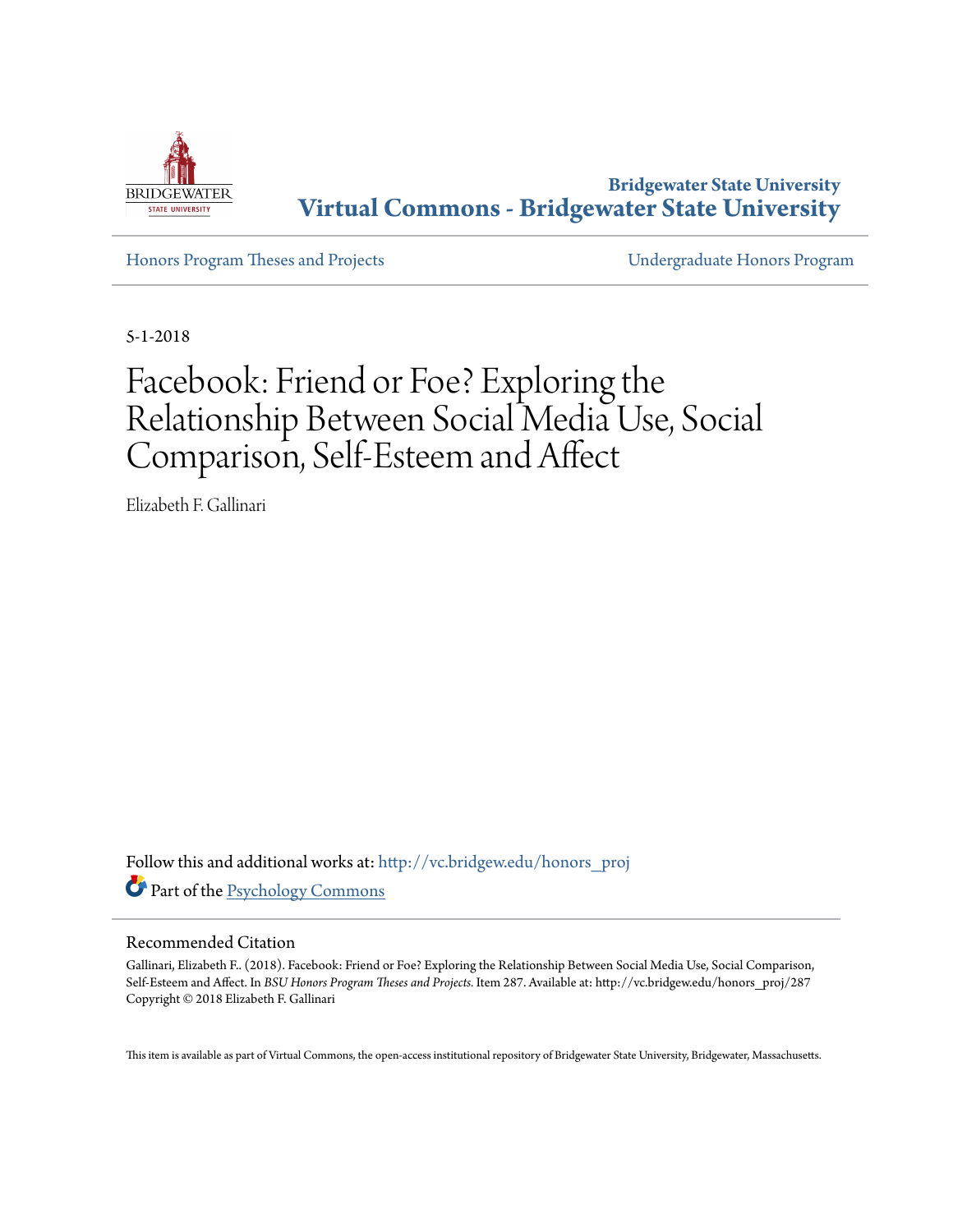Facebook: Friend or Foe? Exploring the Relationship Between Social Media Use, Social

Comparison, Self-Esteem and Affect

Elizabeth F. Gallinari

Submitted in Partial Completion of the

Requirements for Departmental Honors in Psychology

Bridgewater State University

May 1, 2018

Dr. Teresa King, Thesis Advisor

Dr. Theresa Jackson, Committee Member

Dr. Nesa Wasarhaley, Committee Member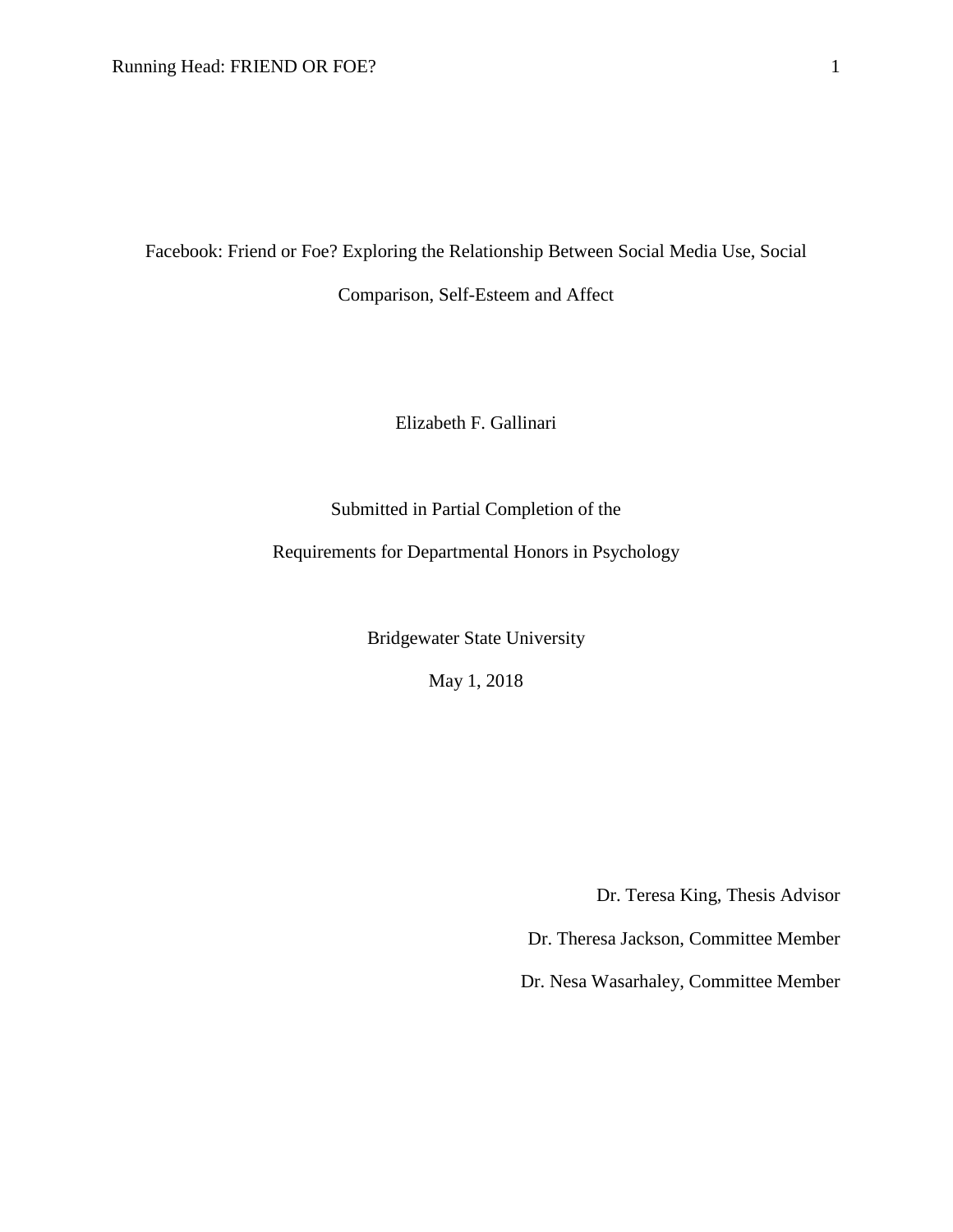#### Abstract

Festinger's social comparison theory suggests humans have a drive to gain accurate selfevaluations through comparison to others. As social media continues to expand, different platforms for social comparison are continuously being created allowing for individuals to compare themselves to millions of people worldwide. Social media provides the perfect platform for meticulous self-presentation. Frequent social media users may believe that others are happier and more successful than themselves, which could lead to lower self-esteem. Research also suggests that participants high in social comparison orientation seek out social comparisons on social media. Thus, an individual's tendency to compare oneself to others may increase Facebook use and negatively affect their self-perception and mood. The purpose of this study was to analyze the relationships between social media use, social comparison orientation, selfesteem and affect. Participants (*N*=234) were recruited through Mechanical Turk and convenience sampling. Facebook use, social comparison orientation, self-esteem and affect were measured. It was hypothesized that individuals with higher social comparison orientation will use Facebook more frequently and that heavier Facebook use will be associated with lower selfesteem and greater negative affect. Gender differences were also examined, and it was expected that women would score higher than men on all variables. The results showed there is a relationship between social comparison orientation, affect and Facebook use. Facebook use was positively correlated with social comparison orientation and negative affect. No significant relationship was found between frequency of Facebook use and self-esteem. Women reported using Facebook more and engaging in more social comparison. The current findings increase our understanding of the correlations to Facebook use and suggests that there are important gender differences in social media use.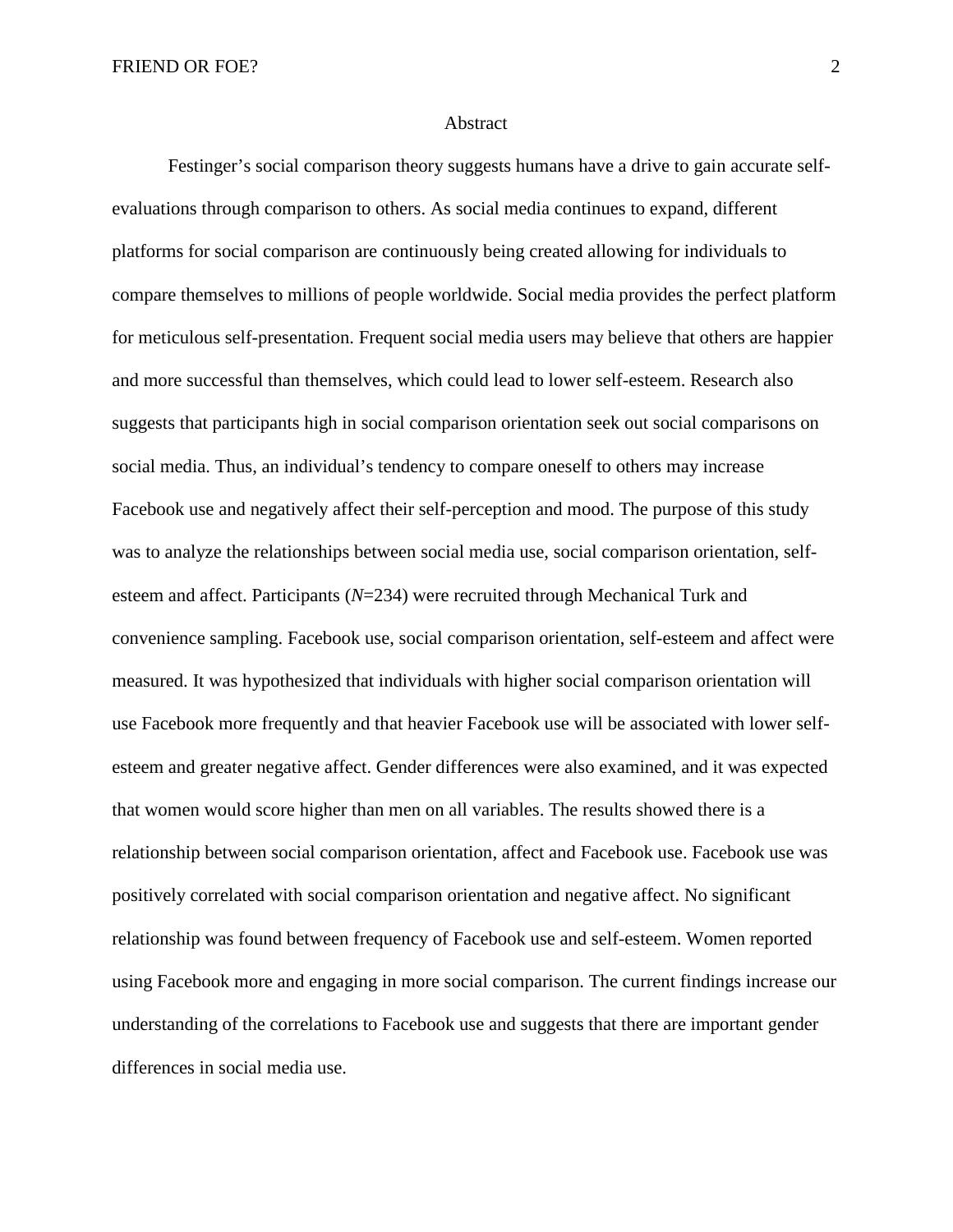## Facebook: Friend or Foe? Exploring the Relationship Between Social Media Use, Social Comparison, Self-Esteem and Affect

Over the past decade, social media use has grown exponentially, allowing millions of people to connect instantly across the world. Social media is a form of electronic communication through which users share information, ideas, personal messages and other content, such as pictures and videos. Social networking sites, a subcategory of social media, help maintain personal and business relationships online. Facebook, founded in 2004, now has over two billion active monthly users and is the most prominent social networking site (Constine, 2017). According to Pew Research Center, roughly eight in ten Americans who are active online use Facebook and 76% visit the site daily, 55% of which visit several times a day (Greenwood, Perrin, & Duggan, 2016). Facebook is not the only social media service connecting the world. Instagram, a photo-sharing social media application, launched in 2010 and has 700 million monthly active users (Byford, 2017). Another prominent social networking service, Twitter, started in 2006, has 300 million monthly active users (Twitter, 2016). Given the popularity of social media use, it is essential to study its effects on human behavior. The purpose of this study is to examine the relationship between social media use and social comparison orientation, and the possible connections to self-esteem and affect.

#### **Social Media Use**

Social media and social networking sites have become common tools for individuals to interact with each other. The amount of time an individual spends on a social networking site can impact their well-being. Kalpidou, Costin, and Morris (2011) investigated quantity of Facebook use and self-esteem and their findings suggested that spending a lot of time on Facebook, more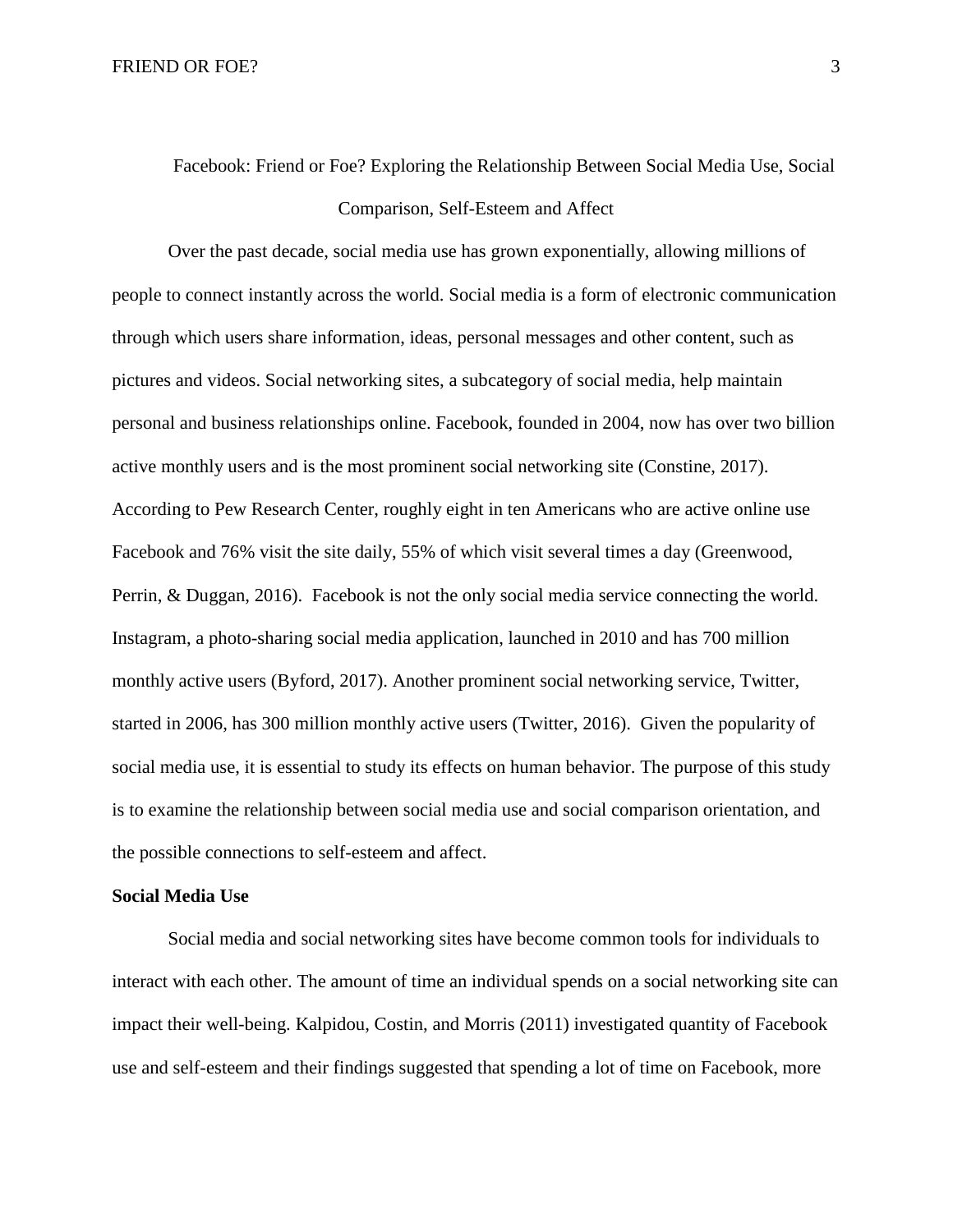than three hours per day, is associated with low self-esteem. Seventy undergraduate students completed surveys measuring Facebook use, self-esteem and emotional adjustment to college. A significant negative correlation between spending more than three hours per day on Facebook and self-esteem was found. Similarly, Chou and Edge's (2012) research suggested that frequent users (those who spend more than five hours per week on Facebook) tend to perceive that others are happier than themselves.

Variables other than amount of time spent on Facebook can also affect self-perception and well-being. Research completed by Kim and Lee (2011) revealed that the number of Facebook friends one has had a positive association with subjective well-being. Furthermore, according to research conducted by Burrow and Rainone (2017), receiving a greater number of "likes" reliably predicted greater self-esteem. A "like" occurs when an individual communicates their approval of a post, usually via a thumbs up or heart icon. Thus, the quantity of time on Facebook, the number of Facebook friends, and the number of likes have all been shown to affect variables associated with self-esteem. Even so, relying on superficial information, such as likes and numbers of friends, for greater self-esteem may not be beneficial over time.

Another consideration, aside from "quantity" or "frequency" variables, is how individuals interact with social media sites. Social networking sites allow for a range of activities, which are broadly classified into two categories: active use and passive use (Verduyn, Ybarra, Résibois, Jonides, & Kross, 2017). Active usage refers to activities involving direct exchanges with others, such as sending private messages, sharing links, posting a status update, or posting a picture. Passive usage refers to observing other peoples' lives without participating in direct exchanges with others, such as scrolling through Facebook or looking at other users' profiles, pictures and status updates. Verduyn et al. (2015) used an experimental design to contrast the effects of active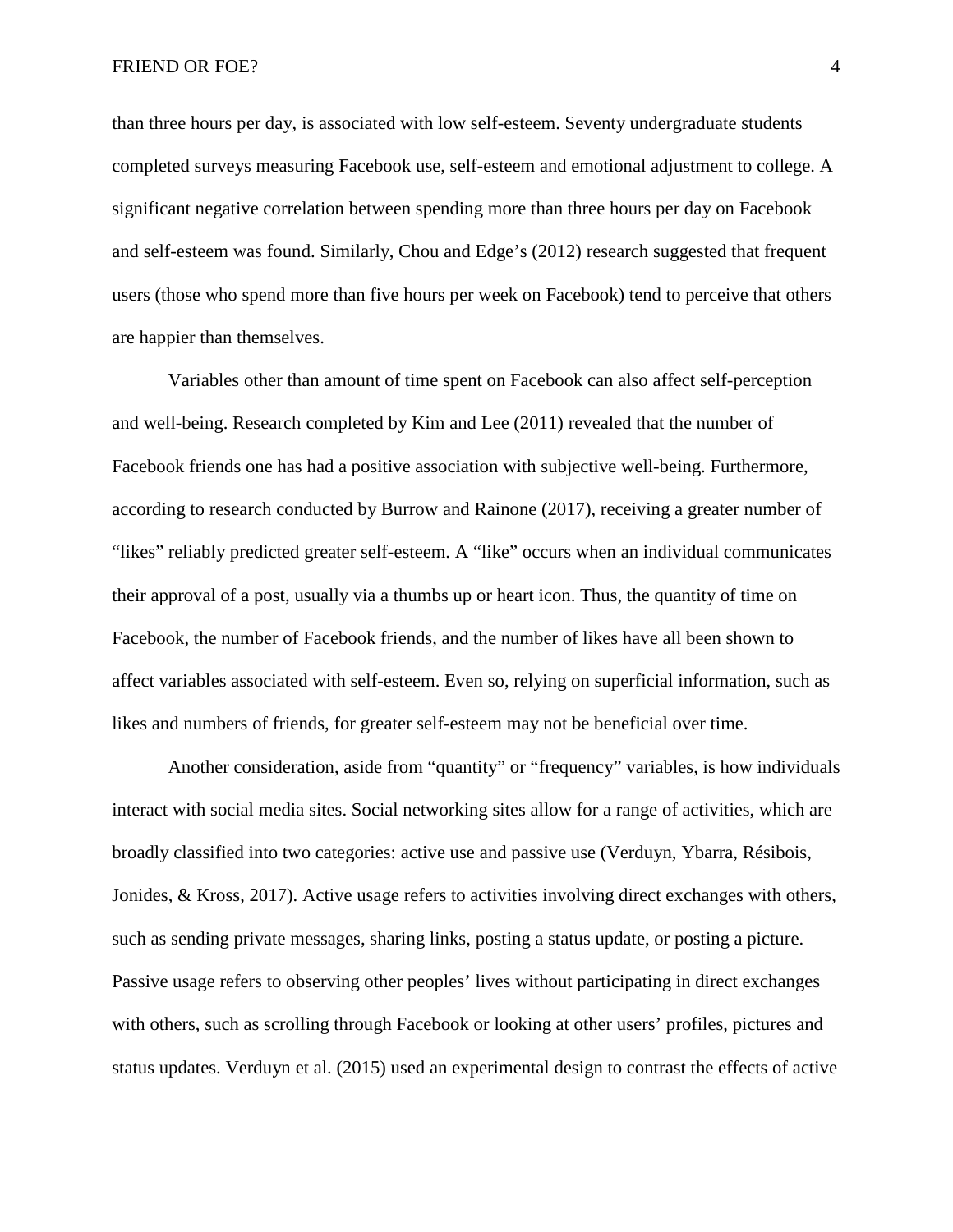#### FRIEND OR FOE? 5

and passive Facebook usage on subjective well-being in 67 undergraduates. Participants indicated levels of subjective well-being before the manipulation by self-rating their affect, loneliness, and life satisfaction and after the manipulation, again by self-rating their current mood (affect), how lonely they felt, how connected to others they felt, and how much better or worse their life seemed compared to others. Affective subjective well-being decreased for participants in the passive Facebook condition. Their subjective well-being was also lower than the self-esteem of participants in the active Facebook condition. Verduyn et al. (2017) reviewed the consequences of interacting with social networking sites for subjective well-being and found that active and passive usage are associated with different subjective well-being outcomes. The results showed a negative relationship between passive use and subjective well-being whereas a positive relationship was found between active use and well-being. These investigators suggested that this negative consequence on subjective well-being from passive Facebook use may have been provoked by social comparison.

#### **Social Comparison**

Festinger's (1954) social comparison theory suggests humans have a drive to gain accurate self-evaluations through comparison to others. As social media continues to expand, different platforms for social comparison are being created. There is now a plethora of social media outlets to compare oneself to millions of people worldwide. People often compare themselves to others to validate their own lives without being aware of such action. Comparing with others is a pervasive social phenomenon (Suls, Martin, & Wheeler, 2002). The process of social comparison can be unintentional, depending on the context, and the extent to which individuals compare themselves to others varies from one individual to the next. Based on this belief, Gibbons and Buunk (1999) created a scale assessing individual differences in comparison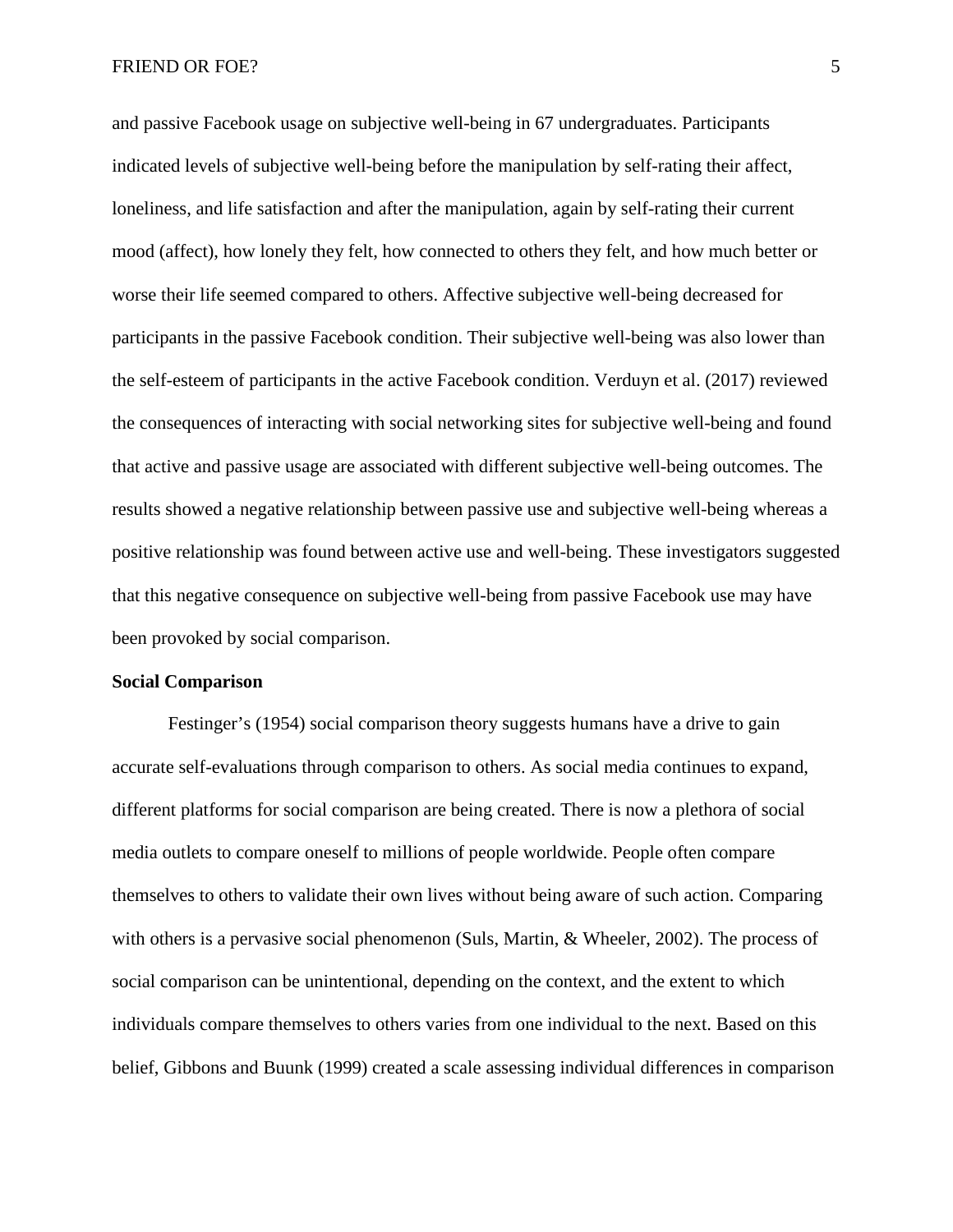orientation, the Iowa-Netherlands Comparison Orientation Measure. The scale was constructed to be appropriate and comparable in two cultures (American and Dutch), based on the assumption that the tendency toward social comparison is universal. The scale was found to have good psychometric properties and demonstrated the ability to predict comparison behavior effectively. An individual who receives a high social comparison orientation score is more likely to compare themselves to others in relation to individuals with low social comparison orientation.

Social comparison can occur in different ways. The downward comparison theory, also known as the self-enhancement motive, claims that comparisons to someone who is less fortunate will lead to a boost in well-being, whereas an upward comparison to those better off can reduce well-being (Suls et al., 2002). Vogel, Rose, Roberts, and Eckles (2014) examined social comparison on Facebook and found that upward social comparison takes place when comparing oneself to others perceived as superior and downward social comparison happens when comparing oneself to others perceived as inferior. Specifically, they revealed that participants state self-esteem was lower when looking at a Facebook profile containing upward comparison information, such as an individual with high social network activity and healthy habits such as running or hiking a scenic trail, than a Facebook profile containing downward comparison information, such as an individual with low social network activity and unhealthy habits, such as playing video games or sitting on the beach.

Facebook creates an ideal environment for upward social comparison. Cramer, Song, and Drent (2016) found that comparing oneself to others is a common practice on Facebook. Most (69%) of the participants agreed they engage in social comparison on Facebook. According to Hanna et al. (2017), Facebook exposes users to steady information about other people's lives and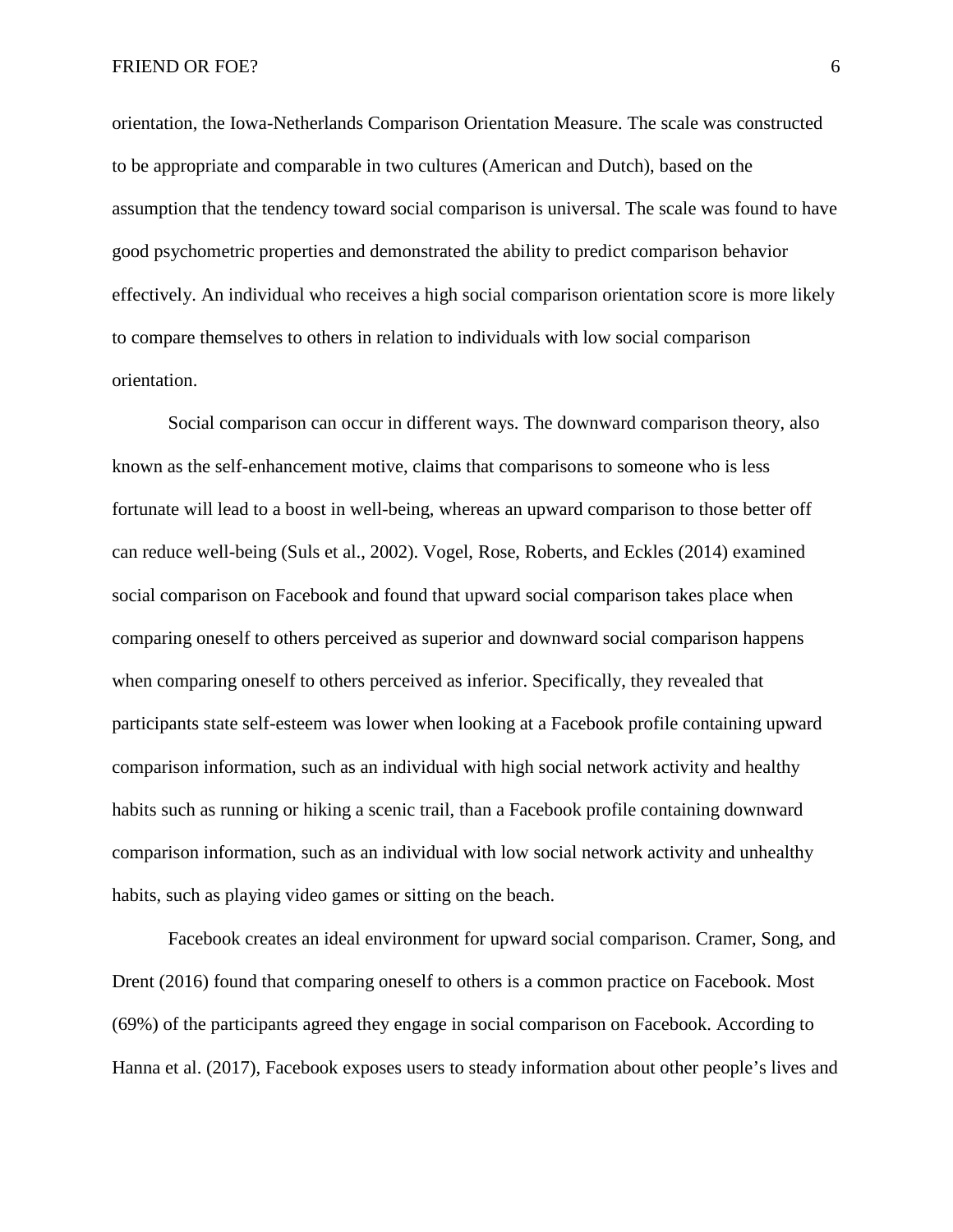is a platform that allows users to portray themselves in a socially desirable way. Since people can selectively self-present positive aspects of their lives on social media, others are making social comparisons from biased information (Vogel, Rose, Okdie, Eckles, & Franz, 2015). This type of social comparison is different from face-to-face interactions because it allows for a degree of flexibility for the Facebook user to only post positive information, which in turn creates an ideal environment for upward comparison. Cramer, Song, and Drent (2016) noted that posts that show unfavorable impressions and photos that are unflattering can simply be edited or deleted.

Research conducted by Vogel et al. (2015) showed that participants high in social comparison orientation seek out social comparisons on social media. Participants were first surveyed about their social comparison tendencies and Facebook use. An experimental approach then showed that participants high in social comparison orientation appeared to use Facebook more frequently than participants low in social comparison orientation and also reported lower state self-esteem and higher negative affect after viewing others' Facebook profiles. Individual differences, such as level of social comparison orientation, can influence how social media use may affect well-being.

#### **Self-Esteem**

Since social media creates an ideal environment for upward social comparison, individuals may often use this information to evaluate themselves. This comparison may lead to lower self-esteem. An individuals' self-esteem is dependent on the subjective evaluation of their own worth. Vogel et al. (2014) revealed that viewing social media profiles with positive content was associated with lower self-esteem, based on the idea that upward social comparison leads to lower feelings of self-worth, and that when people compare themselves to such idealized online versions of others on Facebook, this action may be detrimental for well-being and self-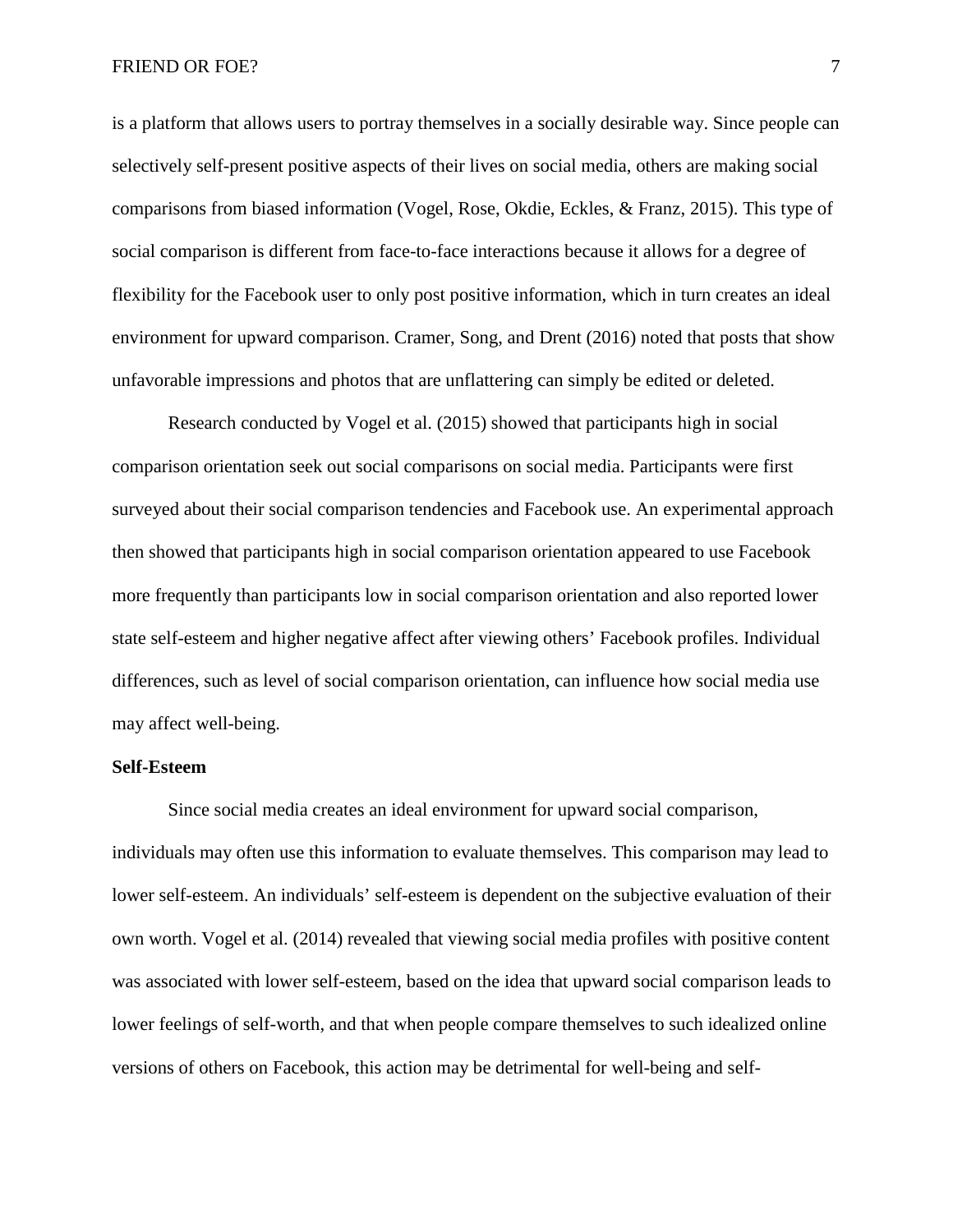#### FRIEND OR FOE? 8

evaluations. The effects of social media use on well-being needs to be examined further, since it has become a part of daily life for millions of people. Research conducted by Chou and Edge (2012) found that looking at pictures of happy moments posted by others on Facebook gives users the impression that others are always happy, which is not necessarily accurate. Kalpidou, Costin, and Morris (2011) examined the relationship between Facebook use and self-esteem in undergraduate students and found that spending more time on Facebook is negatively related to self-esteem. Nesi and Prinstein (2015) surveyed over 600 high school students and found that engaging in technology-based social comparison and feedback seeking behaviors through social networking use might form distorted perceptions of peers. This may lead to engaging in harmful upward comparisons and a decrease in self-esteem and mood. Cramer, Song, and Drent's (2016) analysis of 267 college students showed that individuals with low self-esteem were consistently more motivated than individuals with high self-esteem to compare themselves to others on social media. Individuals using Facebook may lose sight of true reality by comparing their low moments in off-line life with their Facebook friends' online high points (Hanna et al., 2017).

#### **Affect**

As stated, upward comparisons can adversely influence mood. A person's mood refers to one's temporary emotional state of mind, but it is also considered an affective state. Affect is a psychological term used to describe the immediate experience of emotion produced by a specific stimulus, and it can fluctuate depending on an individuals' emotional state. de Vries and Kühne (2015) distributed an online survey to 231 participants that assessed Facebook use, negative social comparison on Facebook, self-perception and life satisfaction. Through a correlational analysis, they found that individuals who report unhappiness seem to experience more negative social comparison and in turn, may experience more negative self-perception. In addition, these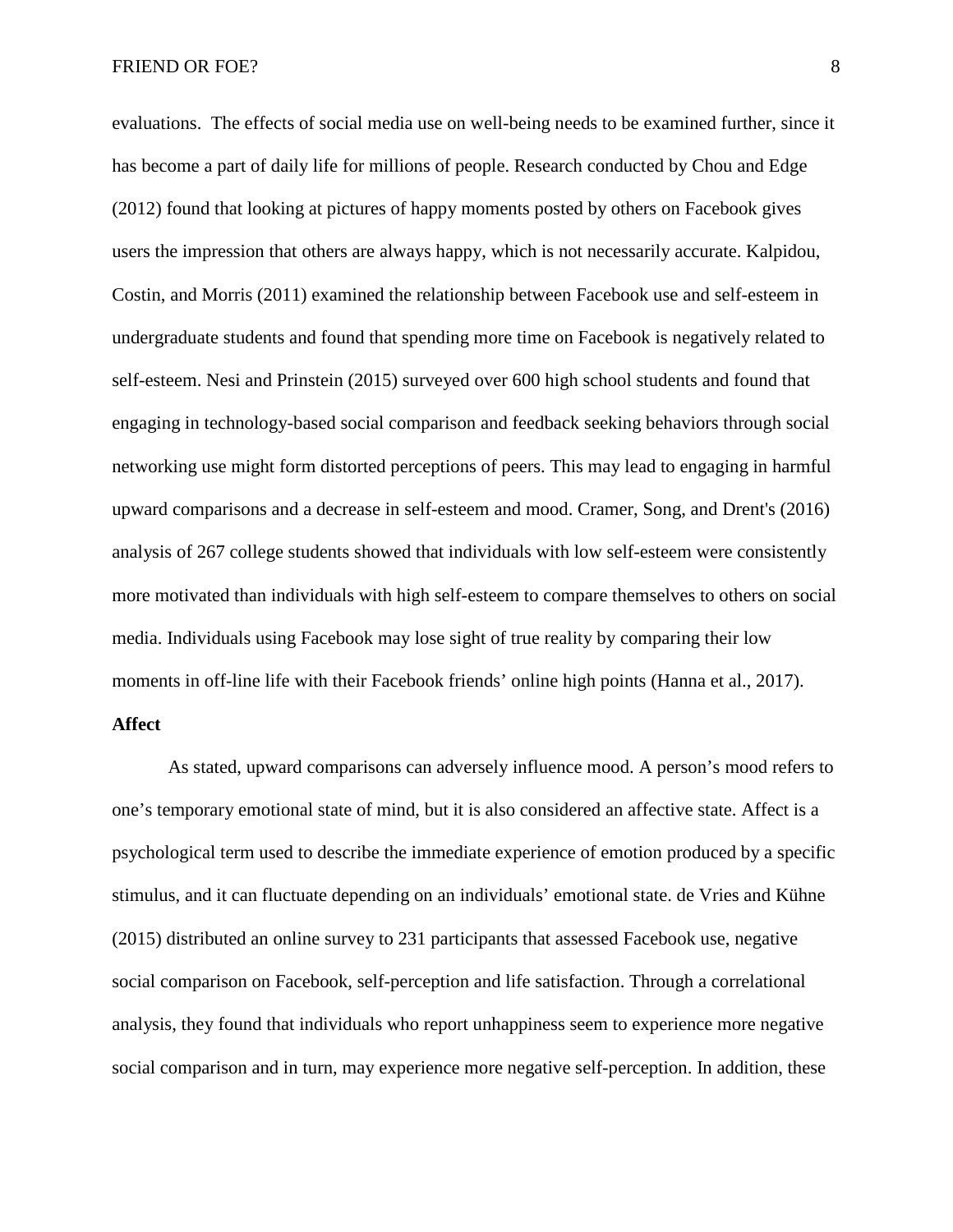#### FRIEND OR FOE? 9

researchers found that lower self-esteem may lead to negative affective states. When individuals who are already experiencing negative affect make upward social comparisons, it may lower self-esteem. Research conducted by Feinstein et al. (2013) also revealed that Facebook social comparison was significantly and positively correlated with general (offline) social comparison and both were significantly and positively associated with depressive symptoms.

Kross, et al. (2013) examined the relationship between Facebook use and affect in 83 participants ( $M_{age} = 19.52$ ,  $SD_{age} = 2.17$ ). The researchers sent text messages five times per day for two weeks to examine how Facebook use influences subjective well-being. They found that Facebook use predicts a decline in how people feel moment to moment and how satisfied they are with their lives. Controlling for direct social interaction, based on the idea that any form of social interaction may undermine well-being, did not alter the relationship found between Facebook use and affective well-being. Facebook use may negatively impact well-being by stimulating negative social comparison and fostering negative self-perception, especially among those emerging adults who are already unhappy (deVries & Kühne, 2015). Gibbons and Buunk (1999) reported that the desire to socially compare may increase during periods of heightened uncertainty, such as a negative affective state, based on findings that link social comparison with negative affectivity. There are many factors that could increase self-uncertainty and, even though one's affect may be fairly stable, it will reflect temporary situational influences. These findings support the idea that an individual's subjective state of mind may impact the outcomes of social comparison on social media.

#### **Gender**

Very few of the studies examining the relationship between social media use, affect, and self-esteem have included gender as a variable. This is surprising given that women are twice as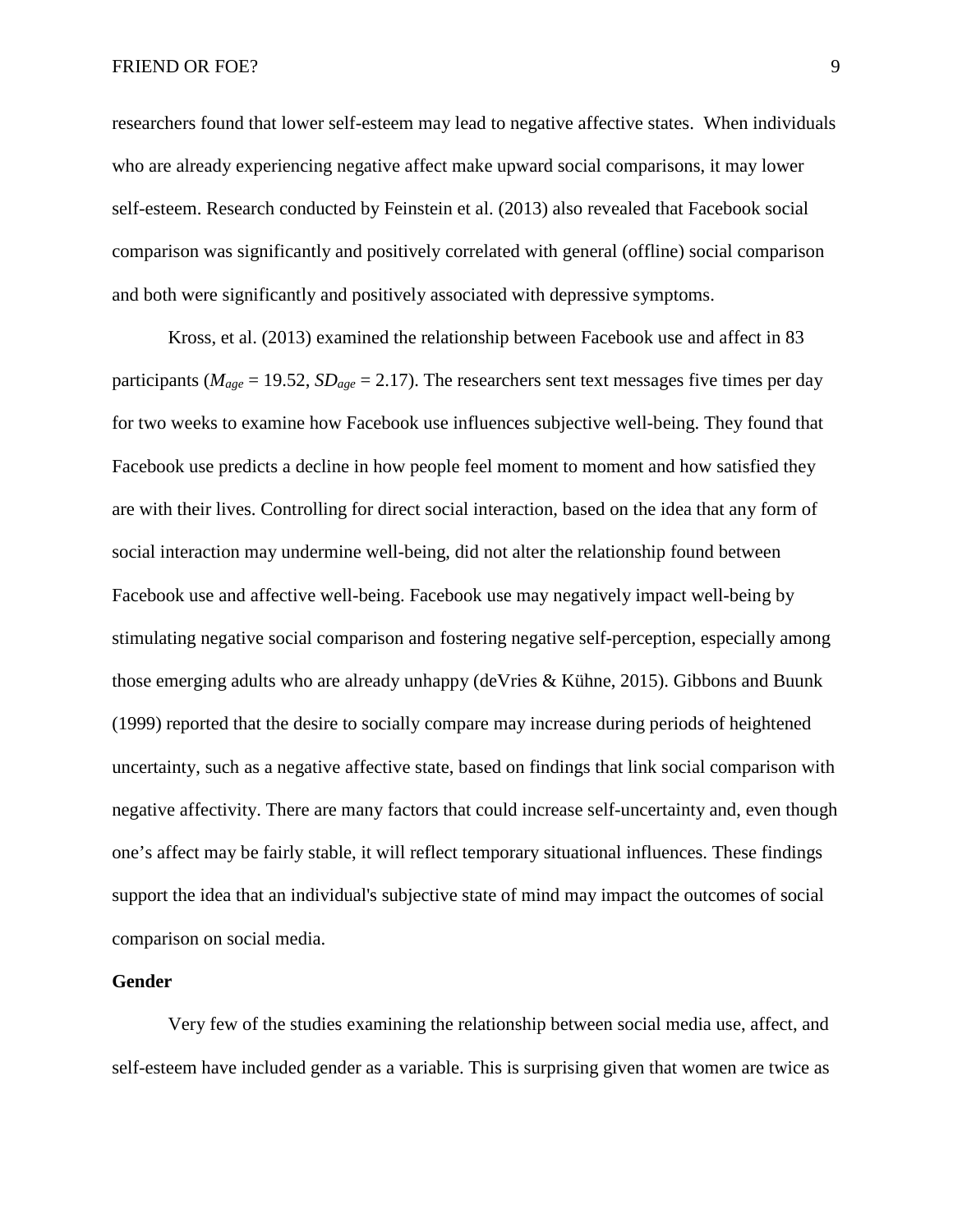likely as men to show moderate to severe levels of depression (Nolen-Hoeksema, 1990). A substantial literature review conducted by Angst, Gamma, Gastpar, Lépine, Mendlewicz and Tylee (2002) reconfirmed the higher female prevalence rates for major depression but found no gender difference for minor depression. Haferkamp and Krämer (2011) indicated that, when asked what elements they compared themselves to on others online profiles, females focused on the attractiveness of photographs while males focused instead on successfulness of career information. These findings show that men and women use social media differently, and as such, gender may influence the effect social media use and social comparison have on Facebook users. This information leads to more questions: Is gender related to social comparison? Does gender influence how the person uses social media?

Nesi and Prinstein (2015) suggested that the association between technology-based social comparison and depressive symptoms was stronger for women compared to men. Technologybased social comparison is especially likely when users spend the majority of their time on social networking sites look at peers' profiles and photos rather than updating their own profiles. Depressed individuals may experience a worsening of symptoms in light of others' perceived happiness portrayed ideally online. Hanna et al. (2017) surveyed over a thousand men and women about their Facebook habits, self-esteem, social comparison orientation, and psychological symptoms (depression and anxiety) and discovered relationships, between social comparison, Facebook use and various dimensions of psychological well-being, such as selfesteem and mental health, in both men and women.

#### **Current Research**

Previous research has shown there are relationships between Facebook use, social comparison orientation, self-esteem and affect. The current research aimed to expand what is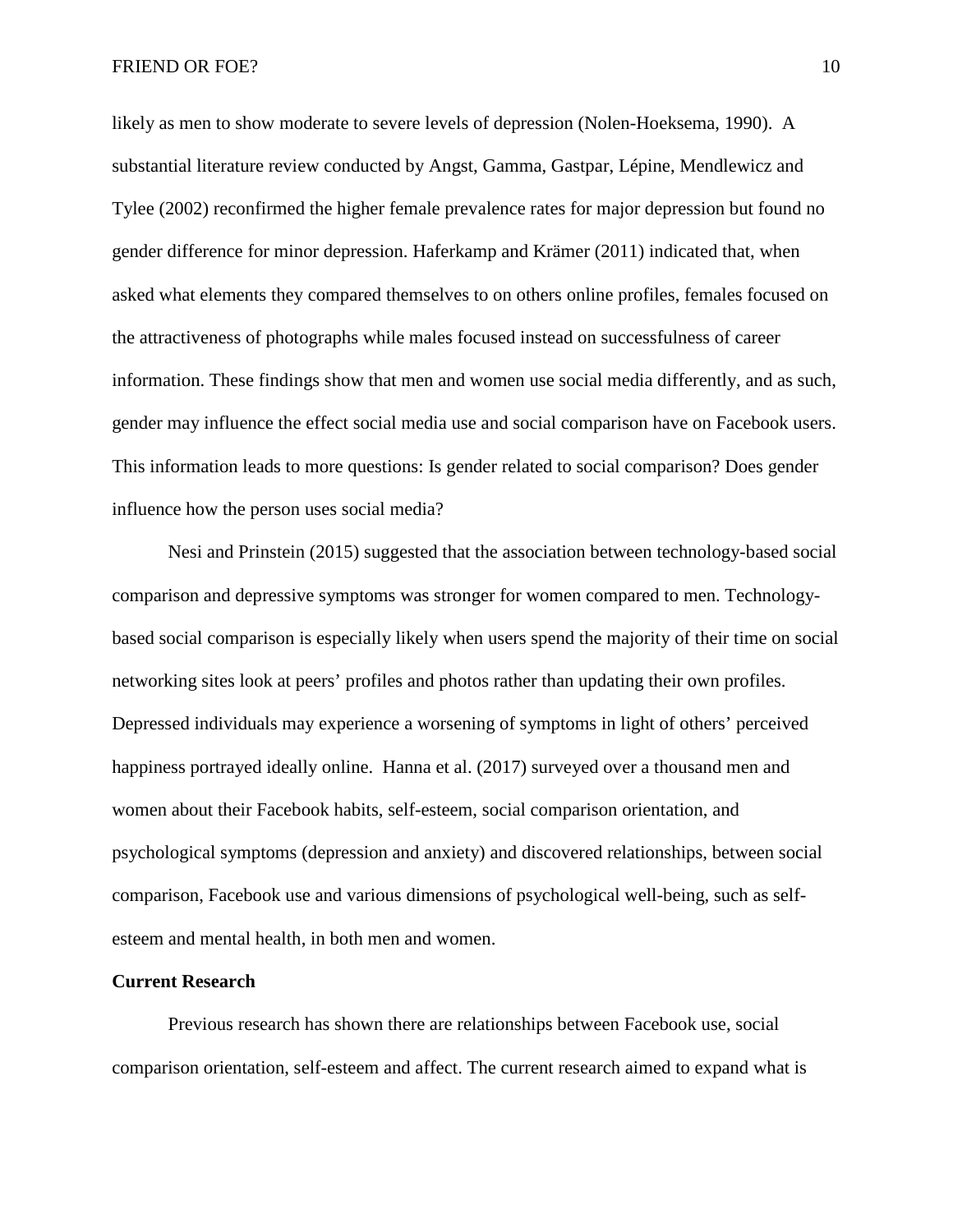known about this relationship. It was hypothesized that individuals with higher social comparison orientation will use Facebook more frequently and heavier Facebook use would be associated with lower self-esteem and greater negative affect. Gender differences were also examined. Given what is known about gender differences, it was expected that women would score significantly higher than men on social comparison orientation and social media use.

#### **Method**

#### **Participants**

Eligible participants were at least 18 years old and had an active Facebook account. The present study was posted on Amazon Mechanical Turk (MTurk) and convenience sampling on social media. A total of 269 participants were recruited through Amazon Mechanical Turk (MTurk) and convenience sampling on social media. Thirty-five participants were excluded because they did not fully complete the survey with over ten percent of data missing. The final sample consisted of 234 participants (55.6% female) between the ages of 20 to 77. The majority of participants (52.4%) were between the ages of 25 to 34, with 17.2% between the ages of 35 to 44 and 9.7% between the ages of 18 to 24. The racial/ethnic makeup of the sample was 79.4% White, 8.6% Asian, 6.9% Black or African American, 4.3% Hispanic or Latino, 4% American Indian or Alaskan Native and 4% other. The majority of the participants had a Bachelor's Degree (39.1%), with 27.9% stating they attended some college, 14.6% had received a High School Diploma/GED, 12.9% had an Associate's degree, 4.3% a Master's degree and 1.3% a Doctoral/Professional degree. The majority of participants (55.8%) have been on Facebook between five and ten years, with 28.8% being a user for 10 plus years and 12.9% between two and five years. More than half of the participants reported being on Twitter (65.4%) and having an Instagram account (64.1%), and 38% said they had Snapchat.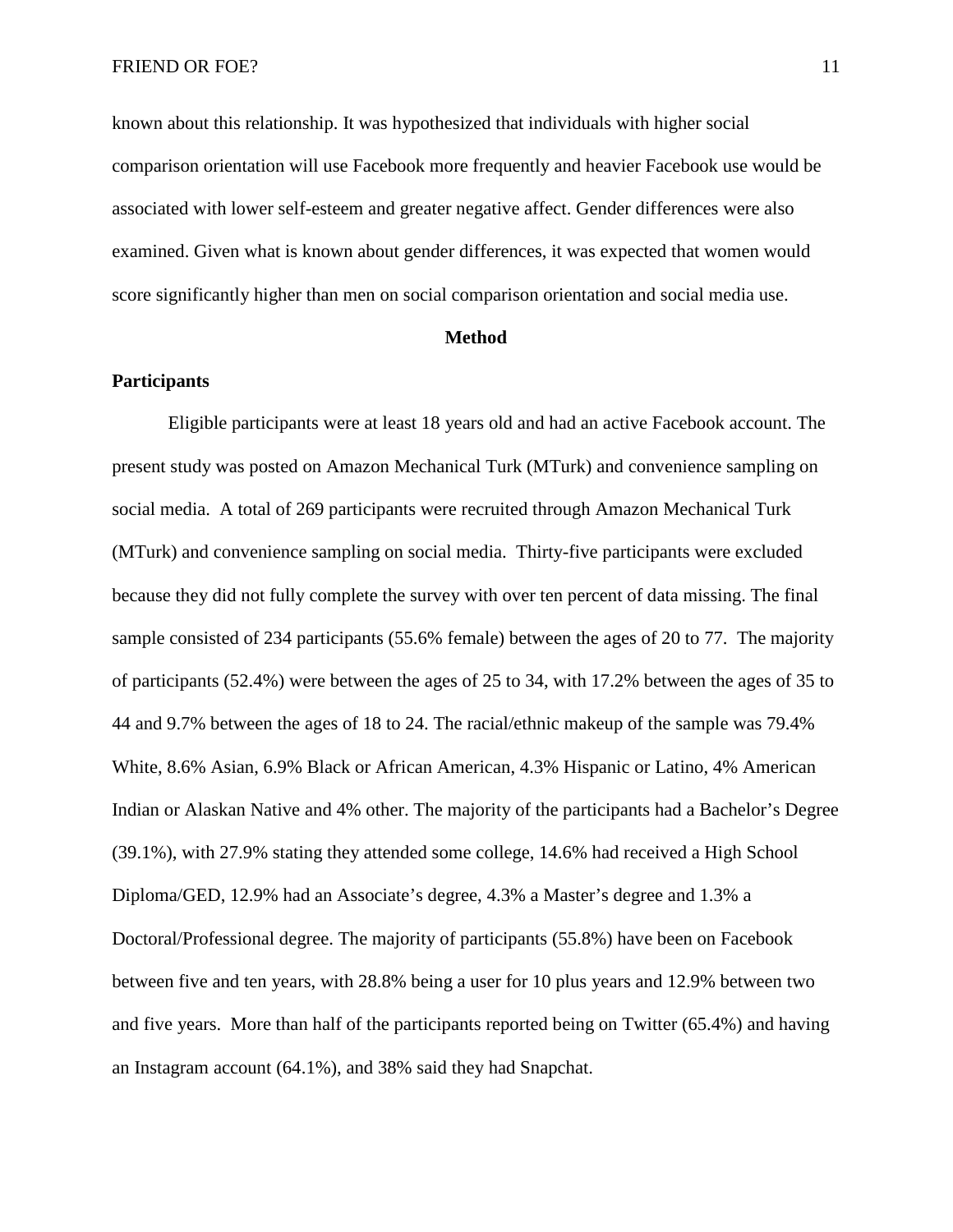#### **Procedure**

Participants were informed they would be completing an online survey regarding social media and were given a link to the survey on Qualtrics. The participants recruited through MTurk  $(N = 220)$  received minor monetary compensation for participating (\$1.00 USD per participant). The majority of the participants completed the study within fifteen minutes, with twenty minutes as the maximum. Ethical approval was obtained from the university's Institutional Review Board prior to data collection. Demographic information (age, gender, race/ethnicity, education), Facebook use, affect, social comparison, and self-esteem were assessed through self-report questionnaires. The participants completed the measures in the order listed below.

#### **Measures**

**Facebook Use.** Facebook use was assessed with the Facebook Motivation and Importance Scale (Błachnio, Przepiorka, & Rudnicka, 2016) and the Facebook Intensity Scale (Ellison, Steinfield, and Lampe, 2007). The Facebook Motivation and Importance Scale examines three variables related to Facebook use: social Facebook use (e.g., "I want to meet new people using Facebook"), instrumental Facebook use (e.g., "Facebook helps me to manage everyday tasks"), and Facebook personal importance (e.g., "It scares me to think that Facebook would cease to exist" and "I cannot imagine living without Facebook"). Participants indicated their agreement with each of the 21 statements by using a 7-point Likert scale (*1 = strongly disagree; 7* = *strongly agree).* Higher scores indicated heavier Facebook importance and usage. Cronbach's alpha was .93. The Facebook Intensity Scale goes beyond frequency and duration of use, compared to the Facebook Motivation and Importance Scale, and incorporates emotional attachment to the site (e.g., "I feel out of touch when I haven't logged onto Facebook for a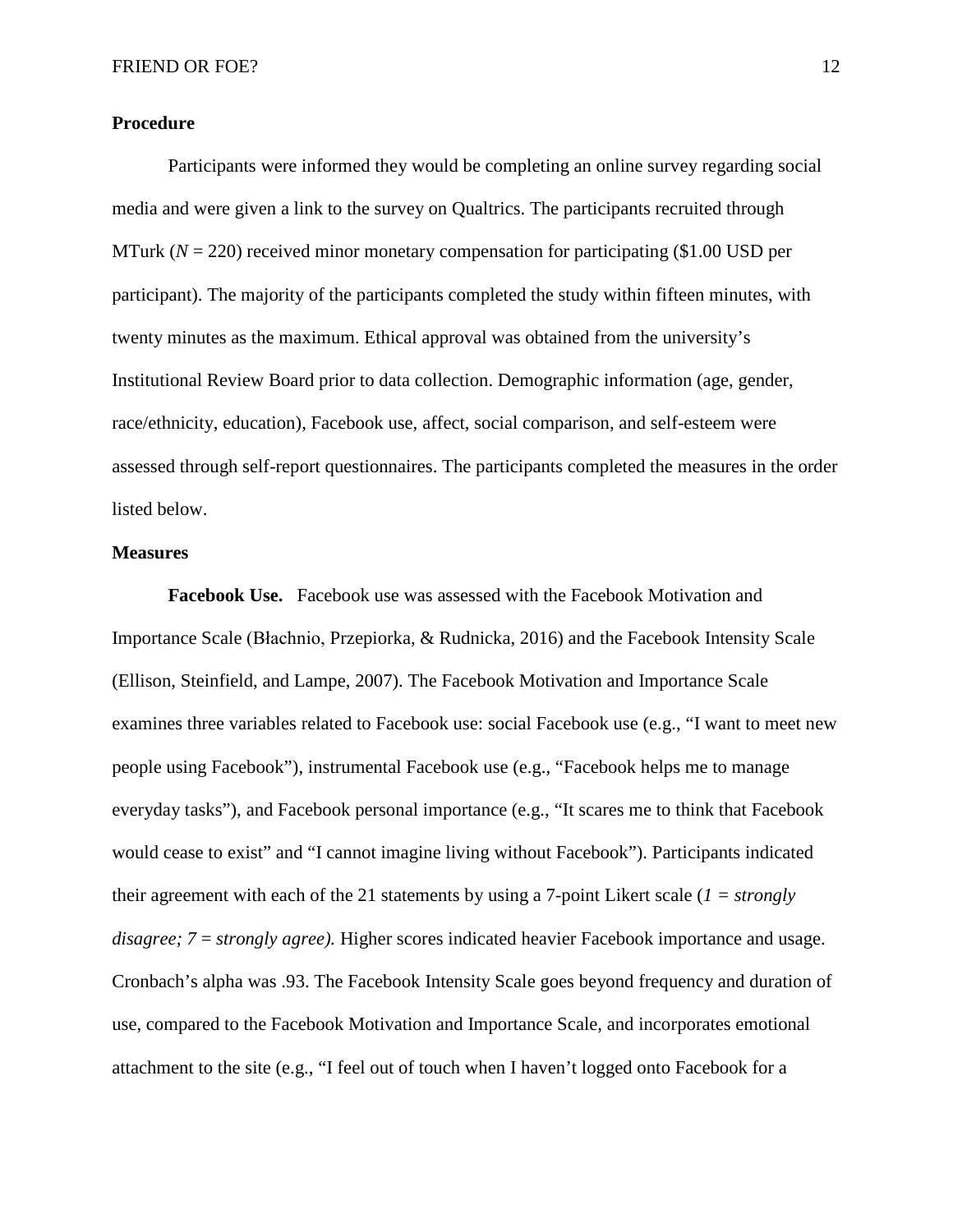while") and the role Facebook plays in users' daily life (e.g., "Facebook is part of my everyday activity") through five statements. Participants indicated their agreement with each of the statements by using a 5-point Likert scale (*1 = strongly disagree; 5* = *strongly agree).* Higher scores indicated heavier emotional connection to Facebook. Cronbach's alpha was = .90. The scale also consisted of two questions used to measure the extent to which the participant was actively engaged in Facebook activities (e.g., "About how many total Facebook Friends do you have?" and "In the past week, on average, approximately how many minutes per day have you spent on Facebook?"). Participants were also asked how many years they have had a Facebook account and if they use other social networking sites, such as Twitter, Instagram, and Snapchat.

**Social Comparison Orientation***.* To assess individual differences in social comparison orientation, the Iowa-Netherlands Comparison Orientation Measure (INCOM; Gibbons & Buunk, 1999) was used. Participants indicated their agreement with 23 statements on a 7-point Likert scale ( $1 =$  *strongly agree*;  $7 =$  *strongly disagree*). The 23 statements were part of 3 scales: social comparison scale ( $\alpha$  = .92), which had 11 items (e.g., "I always pay a lot of attention to how I do things compared with how others do things"), upward comparison sub scale ( $\alpha = .94$ ) consisting of 6 items (e.g., "I sometimes compare myself with others who have accomplished more in life than I have") and downward comparison sub scale ( $\alpha = .93$ ), which also had 6 items (e.g., "I sometimes compare myself with others who have accomplished less in life than I have"). Higher scores represented higher social comparison orientation.

**Affect***.* Affect was evaluated using the Positive and Negative Affect Schedule (PANAS; Watson, Clark, & Tellegan, 1988). This 20-item scale asked participants to indicate the extent to which they were currently experiencing each of the 10 positive (e.g., inspired, excited) and 10 negative (e.g., upset, afraid) mood states using a 5-point Likert-type scale (*1 = very slightly or*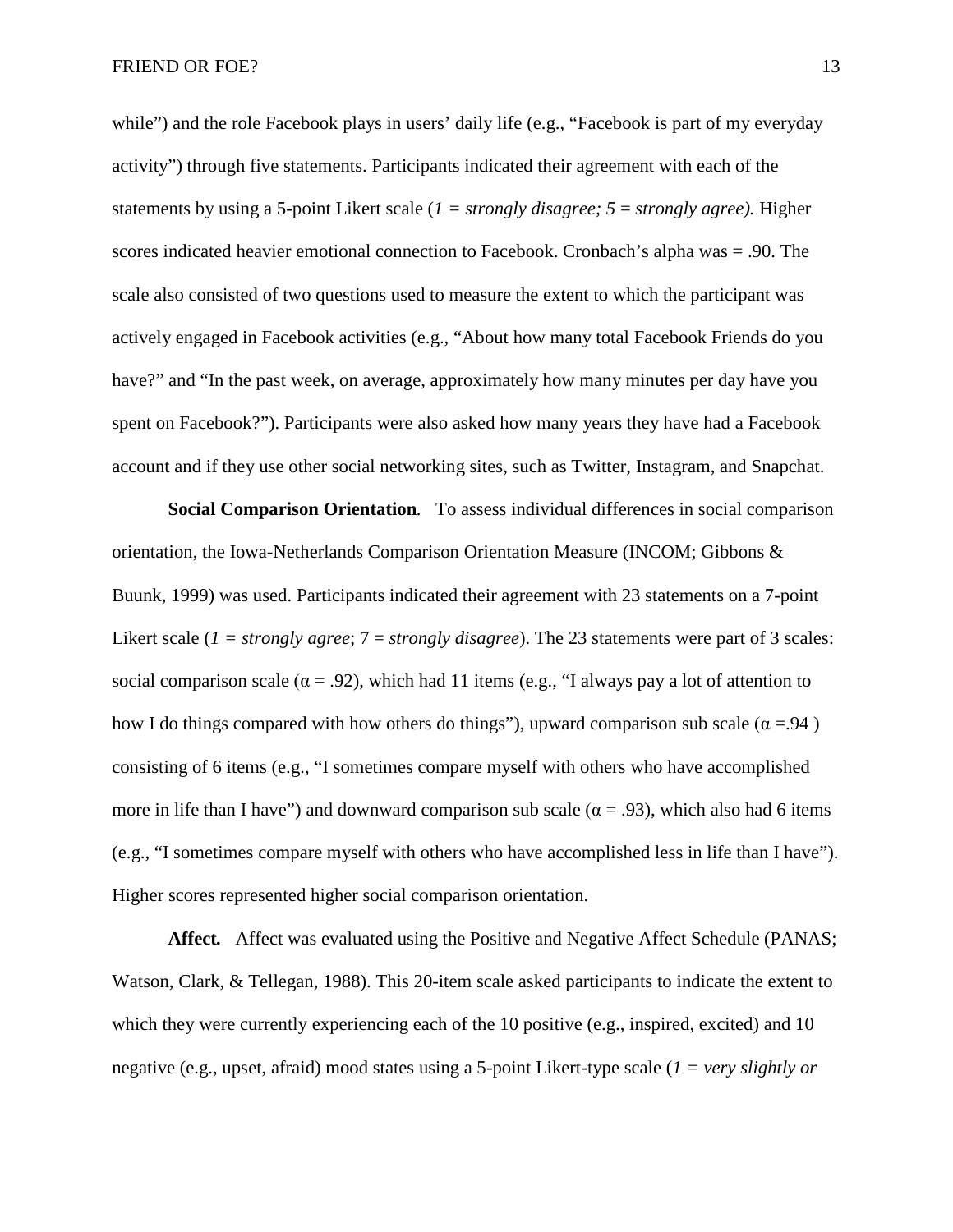*not at all*; 5 = *extremely*). A positive affect score ( $\alpha$  = .91) and a negative affect score ( $\alpha$  = .95) were computed for each participant. A higher positive affect score indicated greater positive affect and a higher negative affect score indicated greater negative affect.

**Self-Esteem***.* The Rosenberg Self-Esteem Scale (Rosenberg, 1979) was used to measure self-esteem. For this inventory, participants indicated their agreement with 10 statements on a 4 point Likert scale (*1 = strongly agree*; *4* = *strongly disagree*). Sample items include "I feel that I have a number of good qualities" and "I wish I could have more respect for myself." Since higher scores indicate better self-esteem, positively worded items  $(1, 3, 4, 7, 10)$  are scored in reverse direction. Minimum score is 10 and maximum is 40. Cronbach's alpha was .94.

#### **Results**

Pearson's correlation tests were conducted to analyze the relationships between Facebook use, social comparison orientation, affect, and self-esteem. As stated earlier, it was hypothesized that individuals with higher social comparison orientation will use Facebook more frequently and that heavier Facebook use would be associated with lower self-esteem and greater negative affect. Table 1 displays the correlations among the key variables. As expected, frequency of Facebook use operationalized as how many minutes per day have spent on Facebook per week) was positively correlated with social comparison orientation ( $r = .26$ ,  $p < .01$ ) and negative affect  $(r = .17, p < .01)$ . No significant relationship was found between frequency of Facebook use and self-esteem.

When examining the correlations separately by gender, a positive correlational relationship was found for Facebook use and social comparison orientation ( $r = .25$ ,  $p < .01$ ) as well as Facebook use and negative affect  $(r = .20, p < .05)$  for women, but not men. When examining the variables further, a negative relationship was found between social comparison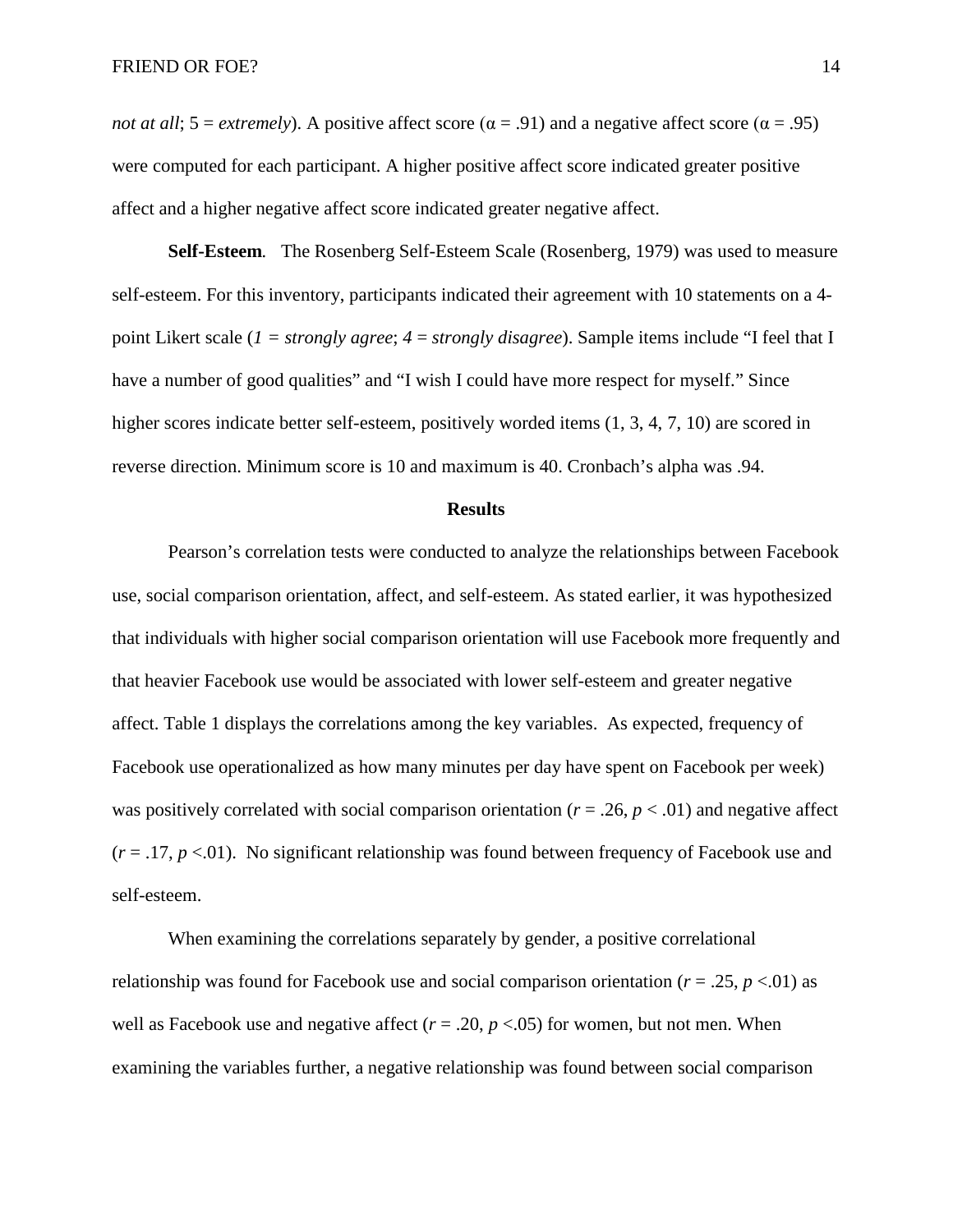orientation and self-esteem  $(r = -.35, p < .01)$  for men only. Both men  $(r = .30, p < .01)$  and women  $(r = .33, p < .01)$  were found to have a positive correlation between social comparison orientation and negative affect.

Upward social comparison orientation was positively correlated with both number of Facebook friends ( $r = .16$ ,  $p < .05$ ) as well as the amount of time spent on Facebook ( $r = .17$ ,  $p <$ .05). Downward social comparison was associated with time spent on Facebook ( $r = .13$ ,  $p <$ .05), but not number of Facebook friends. A significant positive correlational relationship was found between all the Facebook variables (time spent on Facebook measured in minutes per day, number of Facebook friends, emotional Facebook use, social Facebook use, instrumental Facebook use, and Facebook personal importance) and social comparison orientation overall, but not when split by gender. Table 2 displays the correlations between affect, social comparison orientation, and self-esteem, specifically. Self-esteem was significantly correlated with upward social comparison orientation ( $r = -0.37$ ,  $p < 0.01$ ), downward social comparison orientation ( $r = -1$ .22,  $p < .01$ ), negative affect and  $(r = .49, p < .01)$  positive affect  $(r = .46, p < .01)$ .

Additionally, *t*-tests were conducted to examine the gender differences between the key variables. Women scored significantly higher than males on all variables, except positive affect, social Facebook use, and instrumental Facebook use. The results are displayed in Table 3.

#### **Discussion**

Taken together, the results show there is a relationship between social comparison orientation, affect and Facebook use. These results suggest that individuals, women specifically, who engage in heavier Facebook use also report being more likely to compare themselves to others, supporting this hypothesis. Each variable associated with Facebook use had a significant relationship with social comparison orientation, which suggests individuals who engage more on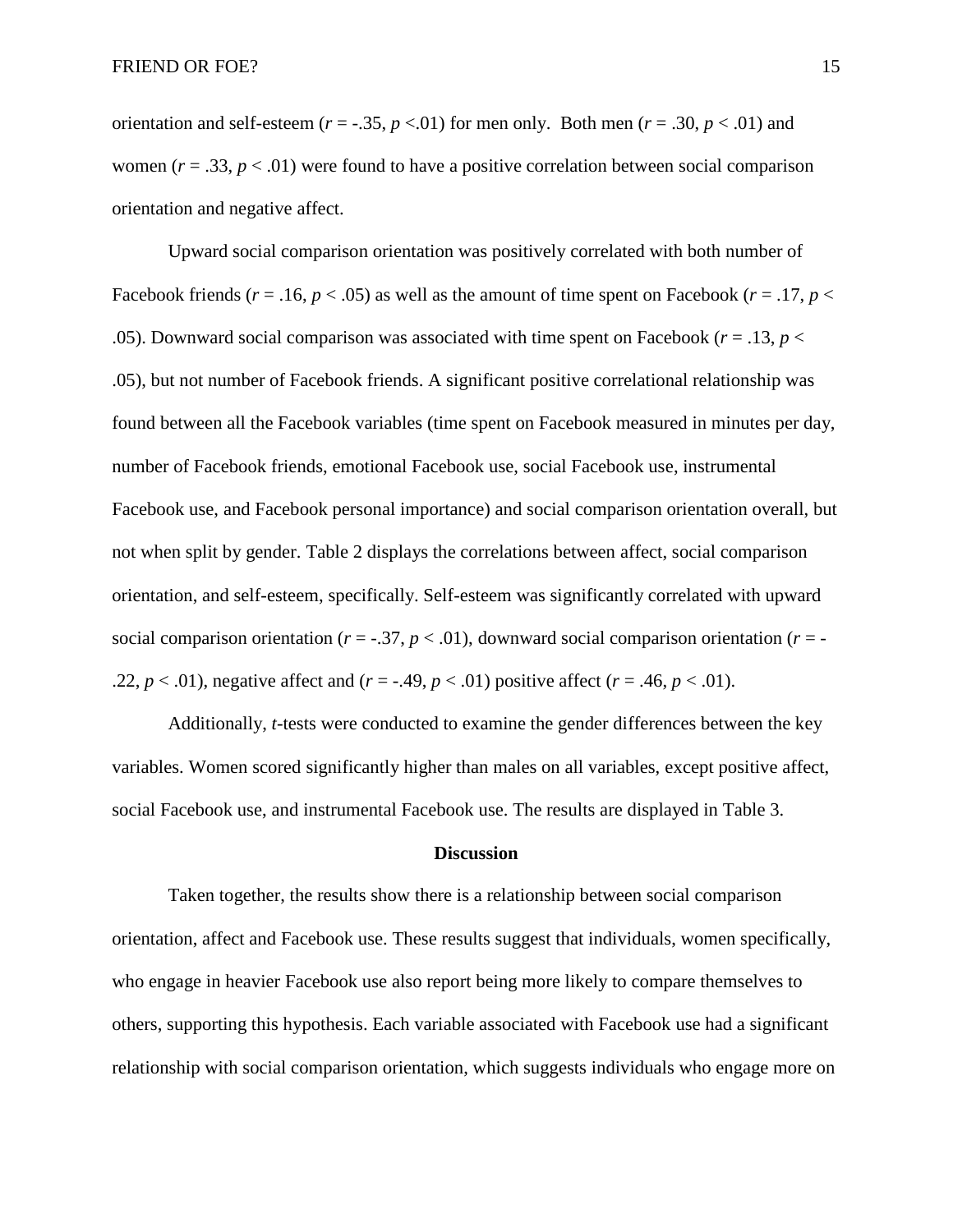Facebook are more likely to compare themselves to others online. Heavier Facebook use was associated with negative affect, again supporting the hypothesis and mirroring research conducted by Kross, et al. (2013), which indicated that the more an individual used Facebook, the worse they felt. Despite that previous research revealed relationships between Facebook use and self-esteem, no significant relationship was found in this study. However, Vogel et al.'s (2015) experimental approach showed participants high in social comparison orientation (compared to participants low in social comparison orientation) reported lower self-esteem after viewing an acquaintance's Facebook profile. It is possible that there is a third variable that causes the fluctuation in self-esteem levels, like the type of Facebook use (active versus passive), and that self-esteem is only affected directly after social comparison on Facebook. Future research should investigate the possible outcomes of active versus passive Facebook use.

Upon further examination, significant relationships were found between social comparison orientation and the other variables. There was a significant, negative relationship between social comparison orientation and self-esteem, suggesting individuals with higher social comparison orientation tend to have lower self-esteem. A significant relationship was also found between time spent on Facebook and upward social comparison, and a significant negative relationship found between upward social comparison orientation and self-esteem. Previous research has shown that upward social comparison can be detrimental for self-evaluation (Vogel et al., 2014). As stated earlier, Facebook creates an ideal environment for upward social comparison since individuals can choose what information to share on the social media site. Previous research showed social media use is related to negative self-perception through social comparison (de Vries and Kühne, 2015). Research conducted by Wang, Wang, Gaskin, and Hawk (2017) also suggested that spending time on social networking sites was positively related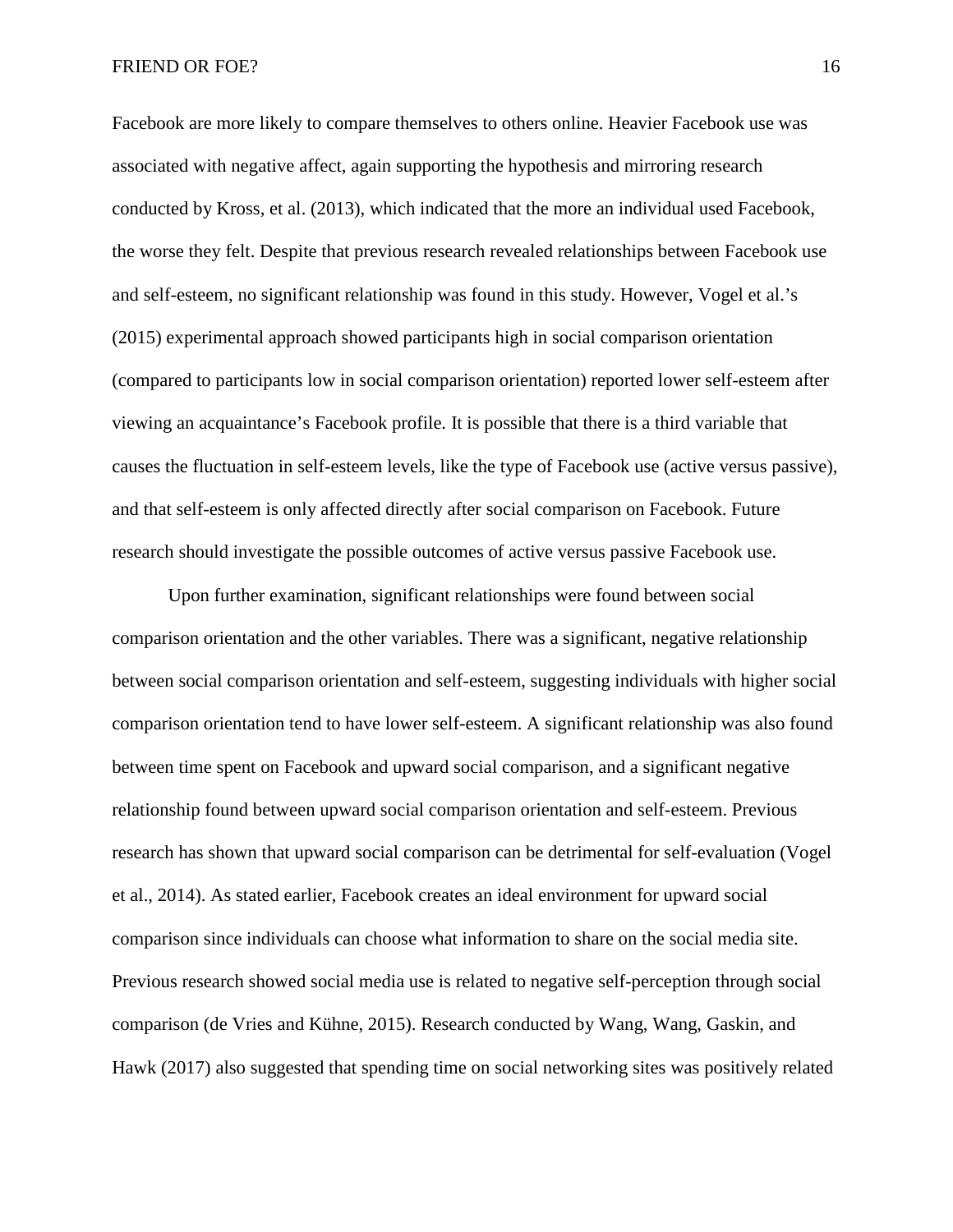to social comparison, which was associated with lower self-esteem. A significant relationship was also found between upward social comparison orientation and negative affect, suggesting individuals with greater negative affect are more likely to compare themselves to others. Feinstein et al. (2013) suggests that social networking sites provide the ideal opportunity for individuals to compare themselves with others, and these comparisons can be linked to depressive symptoms and negative well-being. Facebook use appears to damage self-esteem and increase negative affect through upward social comparison.

The relationship between time spent on Facebook and social comparison orientation was present in women but not in men, as well as the relationship between time spent on Facebook and negative affect. These results reflect the findings of Nesi and Prinstein (2015), which found that the relationship between social comparison and depressive symptoms, such as negative affect, was stronger for women than men. Interestingly, a significant, negative relationship was found between social comparison orientation and self-esteem in men, but not women. The *t*-tests indicate that women are more likely to compare, both upward and downward, and experience negative affect. Women also report more of an emotional connection to Facebook and placing more personal importance on Facebook. Facebook use appears to be a friend to men as long as they do not compare themselves to others, but a foe to women due to their greater tendency to make social comparisons.

Since social media sites have become ubiquitous in everyday life, it is crucial to continue examining the relationships between social media use and social comparison, and the possible impact it has on self-esteem and affect. Future research should investigate the possible effects of active versus passive Facebook use, an important variable to consider that was not examined in the current study. Significant gender differences were discovered, and it is important for future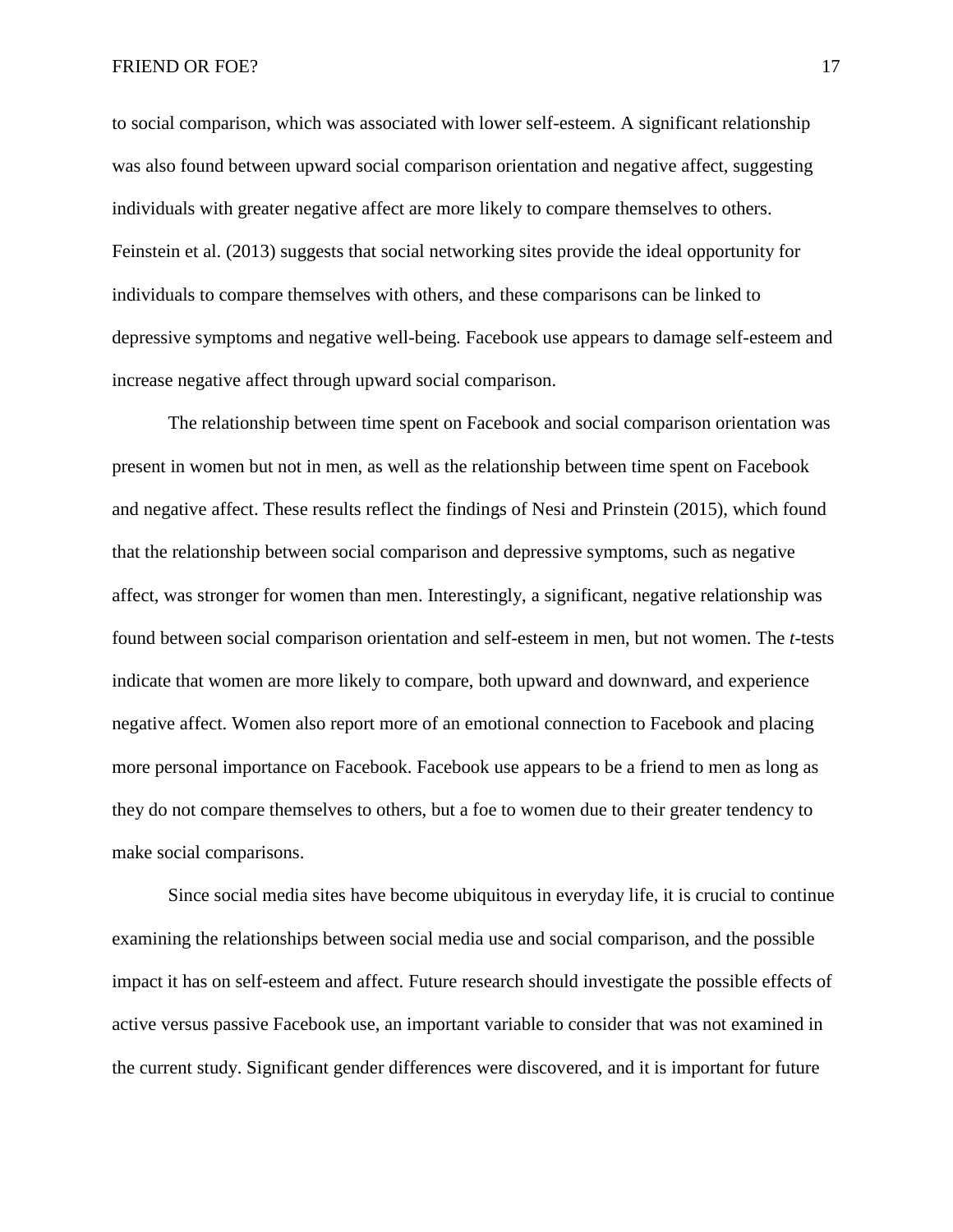research to continue to examine these gender differences to discover why they exist. Other social media outlets, like Instagram and Twitter, should be examined in future research. Although further investigation is necessary to gain a better understanding about the relationship between social comparison orientation, social media use, self-esteem and affect, the current findings have reinforced the association between these variables.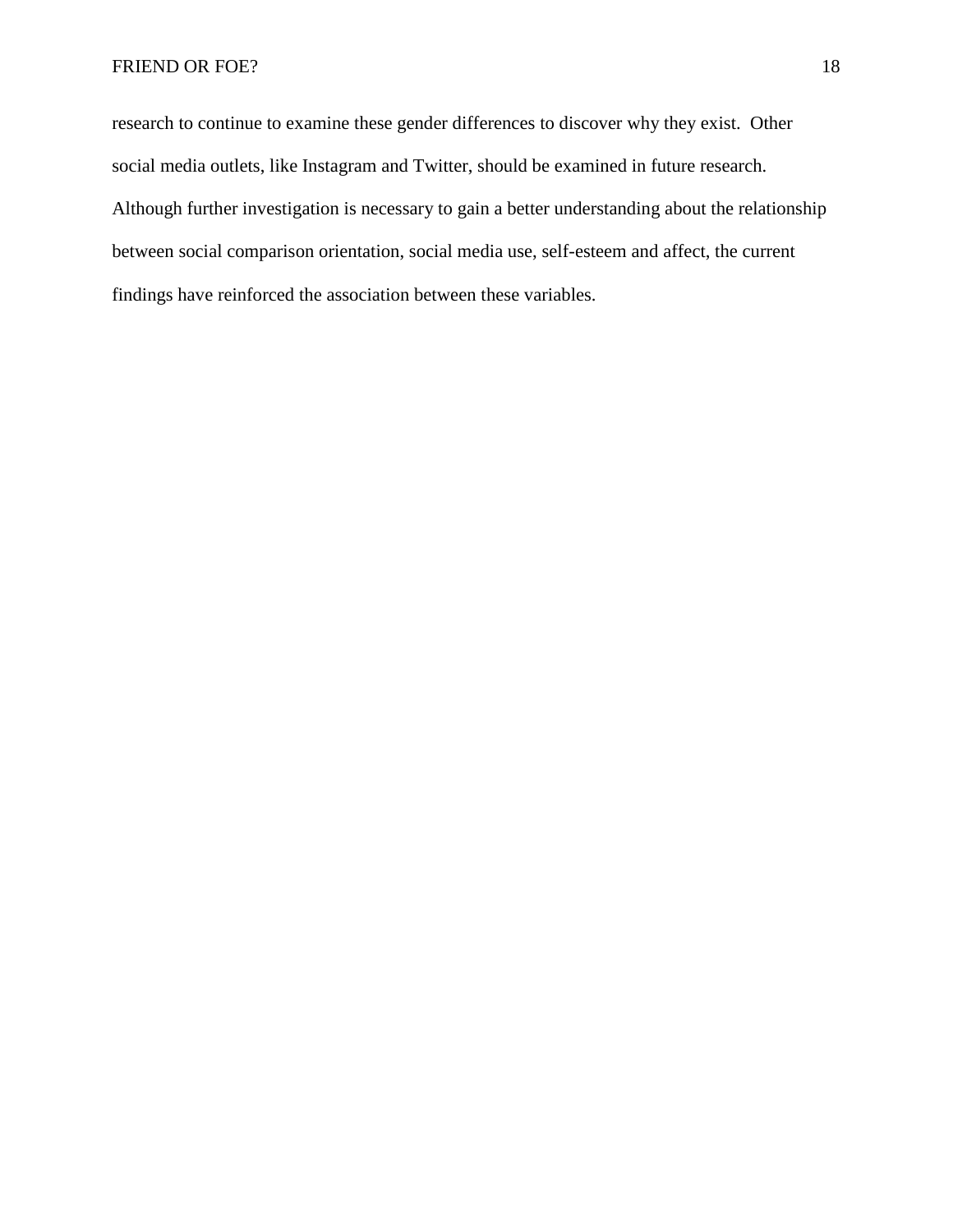## Table 1

## *Correlations between Measures*

|                                                | Time spent on Facebook<br>(minutes per day) | Number of<br>Facebook friends | Social Comparison<br>Orientation (SCO) |  |  |
|------------------------------------------------|---------------------------------------------|-------------------------------|----------------------------------------|--|--|
|                                                | <b>Overall Men Women</b>                    | <b>Overall Men Women</b>      | <b>Overall Men Women</b>               |  |  |
| <b>SCO</b>                                     | $26**$ .14 .25**                            | $.16*$ .12 .09                |                                        |  |  |
| Negative Affect                                | $.17**$ .05 .20*                            | $-.03$ .16<br>.11             | $.35**$ $.30**$ $.34**$                |  |  |
| Positive Affect                                | .04 .06<br>.05                              | $.07$ $.25*$ $-.07$           | $-.12-.17$<br>$-.08$                   |  |  |
| Self-Esteem                                    | $-.09$ $-.05$ $-.04$                        | $-.05$ $.18$ $-.13$           | $-.26**-.35**-.10$                     |  |  |
| <b>Upward SCO</b>                              | $.17*$<br>$.01$ .15                         | $.17*$ $.12$ $.13$            | $.86***$ .87** .84**                   |  |  |
| Downward SCO                                   | $.13*$ .04 .13                              | $.09$ $.10$ $-.01$            | $.64***$ .77**<br>$.47**$              |  |  |
| <b>Emotional Facebook Use</b>                  | $.62**$ .60** .61**                         | $.35**$ $.20*$ $.41**$        | $.43**$ $.46**$<br>$.32**$             |  |  |
| Social Facebook Use                            | $.33**$ .36** .33**                         | $.13*$ .15<br>.13             | $.29**$ .25**<br>$.37**$               |  |  |
| <b>Instrumental Facebook Use</b>               | $.35**$ $.28**$ $.40**$                     | $.14*$ .18<br>.08             | $.37**$ $.43**$<br>$.27**$             |  |  |
| Facebook Personal Importance .54** .45** .59** |                                             | $.28**$<br>$.26**.18$         | $.38**$ .43**<br>$.27**$               |  |  |
| Time spent on Facebook                         |                                             | $.31**.10$<br>$.39**$         | $.25**$<br>$.26**$ .14                 |  |  |
|                                                |                                             |                               |                                        |  |  |

*Note.* \**p* < .05. \*\**p* < .01.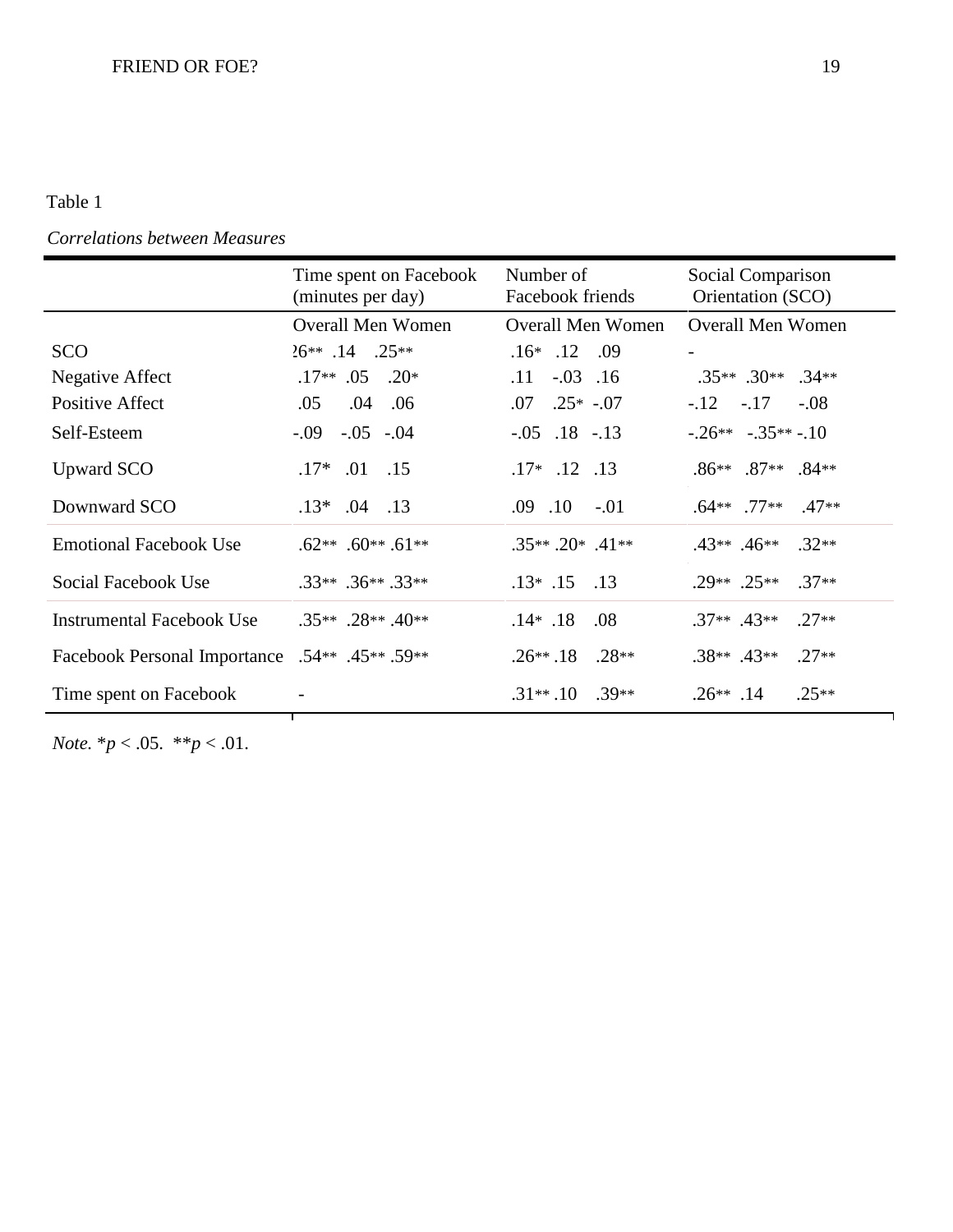## Table 2

## *Correlations (Overall)*

| Affect   | Affect  |          |                         | Upward Downward<br><b>SCO</b> |
|----------|---------|----------|-------------------------|-------------------------------|
|          | $-.13$  | $-49**$  | $.37**$                 | $.32**$                       |
| $-.13$   |         | 46**     |                         | .09                           |
| $-.49**$ | $.46**$ |          | $-37**$                 | $-.22**$                      |
| $.37**$  | $-.12$  | $-37**$  |                         | .69**                         |
| $.32**$  | .09     | $-.22**$ | $69**$                  |                               |
|          |         |          |                         |                               |
|          |         |          | Negative Positive Self- | Esteem SCO<br>$-12$           |

## Table 2 continued

*Correlations (Gender)*

|                             | Negative<br>Affect                                | Positive<br>Affect | Self-Esteem                                                    | Upward<br><b>SCO</b>      | Downward<br><b>SCO</b>                                   |  |
|-----------------------------|---------------------------------------------------|--------------------|----------------------------------------------------------------|---------------------------|----------------------------------------------------------|--|
|                             | Men Women Men Women Men Women Men Women Men Women |                    |                                                                |                           |                                                          |  |
| Negative Affect             |                                                   |                    |                                                                |                           | $-16$ $-11$ $-51**$ $-45**$ $34**$ $36**$ $27**$ $-33**$ |  |
| Positive Affect             | $-.16-.11$                                        |                    |                                                                |                           | $.46^{***}$ $.48^{**}$ $-.17$ $-.07$ $.07$ $.26^{**}$    |  |
| Self-Esteem                 | $-51** - 45**$ $46**$ $48**$                      |                    |                                                                | $-44* - 24** - 37** - 02$ |                                                          |  |
| Upward SCO                  | $.34***$ $.36***$ $-.17$ $-.07$ $-.44**$ $-.24**$ |                    |                                                                |                           | $.84***$ .50**                                           |  |
| Downward SCO                |                                                   |                    | $.37**$ $.33**$ $-.07$ $.26**$ $-.37**$ $-.02$ $.84**$ $.50**$ |                           |                                                          |  |
| <i>Note.</i> ** $p < .01$ . |                                                   |                    |                                                                |                           |                                                          |  |
|                             |                                                   |                    |                                                                |                           |                                                          |  |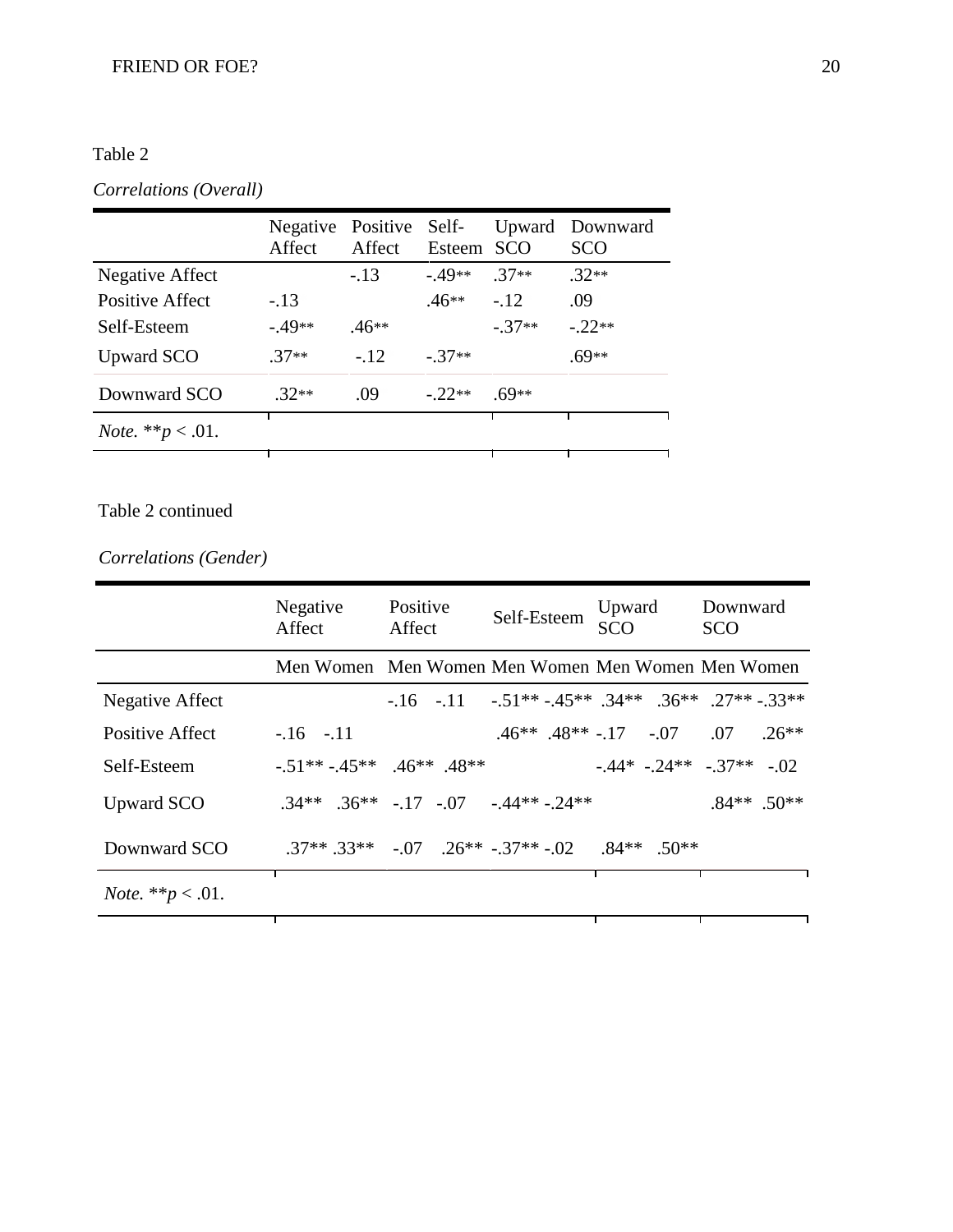## FRIEND OR FOE? 21

## Table 3

## *Independent Group T-Tests*

|                                  | Men   |           |       | Women     |                  |     |
|----------------------------------|-------|-----------|-------|-----------|------------------|-----|
|                                  | M     | <b>SD</b> | M     | <b>SD</b> | $\boldsymbol{t}$ | df  |
| <b>SCO</b>                       | 41.81 | 14.15     | 50.90 | 13.23     | $-5.053**$       | 231 |
| Negative Affect                  | 16.27 | 8.10      | 18.80 | 8.51      | $-2.298*$        | 230 |
| <b>Positive Affect</b>           | 31.08 | 8.05      | 30.86 | 7.63      | 0.210            | 229 |
| Self-Esteem                      | 31.98 | 6.51      | 28.95 | 6.74      | $3.445**$        | 229 |
| <b>Upward SCO</b>                | 22.05 | 9.90      | 26.23 | 8.65      | $-3.427**$       | 230 |
| Downward SCO                     | 20.83 | 9.35      | 24.48 | 8.11      | $-3.175**$       | 230 |
| <b>Emotional Facebook Use</b>    | 19.41 | 8.37      | 23.35 | 7.45      | $-3.792**$       | 231 |
| Social Facebook Use              | 19.72 | 3.64      | 19.64 | 3.09      | 0.181            | 231 |
| <b>Instrumental Facebook Use</b> | 12.82 | 6.04      | 13.68 | 5.70      | $-1.119$         | 231 |
| Facebook Personal Importance     | 36.43 | 18.36     | 41.92 | 16.94     | $-2.364*$        | 231 |

*Note.* \**p* < .05. \*\**p* < .01.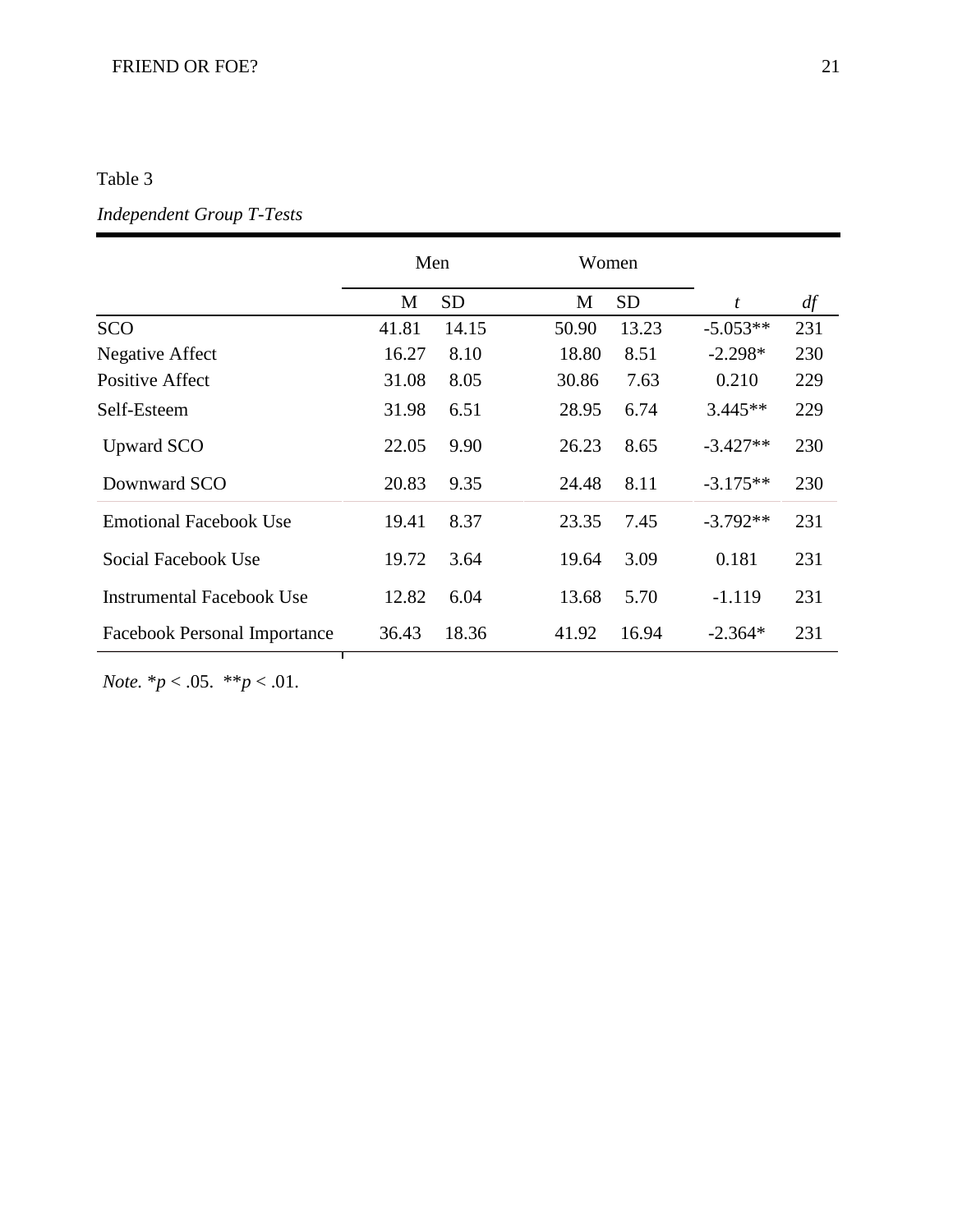#### References

- Angst, J., Gamma, A., Gastpar, M., Le´pine, J.-P., Mendlewicz, J., Tylee, A., (2002). Gender differences in depression. *European Archives of Psychiatry and Clinical Neuroscience*, 252, 201 – 209.
- Błachnio, A., Przepiorka, A., & Rudnicka, P. (2016). Facebook Motivation and Importance Scale [Database record]. Retrieved from PsycTESTS. doi: [http://dx.doi.org/10.1037/t](http://dx.doi.org/10.1037/)53566- 000
- Burrow, A. L., & Rainone, N. (2017). How many likes did I get?: Purpose moderates links between positive social media feedback and self-esteem. *Journal of Experimental Social Psychology, 69,* 232-236.

Byford, S. (2017, April 26). Instagram is growing faster than ever. In *The Verge.*

- Chou, H., & Edge, N. (2012). "They are happier and having better lives than I am": The impact of using Facebook on perceptions of others' lives. *Cyberpsychology, Behavior, and Social Networking*, *15*(2), 117-121.
- Constine, J. (2017, June 27). Facebook now has 2 billion monthly users…and responsibility. In *TechCrunch*.
- Cramer, E. M., Song, H., & Drent, A. M. (2016). Social comparison on Facebook: Motivation, affective consequences, self-esteem, and Facebook fatigue. *Computers in Human Behavior*, *64*, 739-746.
- de Vries, D., & Kühne, R. (2015). Facebook and self-perception: Individual susceptibility to negative social comparison on Facebook. *Personality and Individual Differences, 86*, 217-221.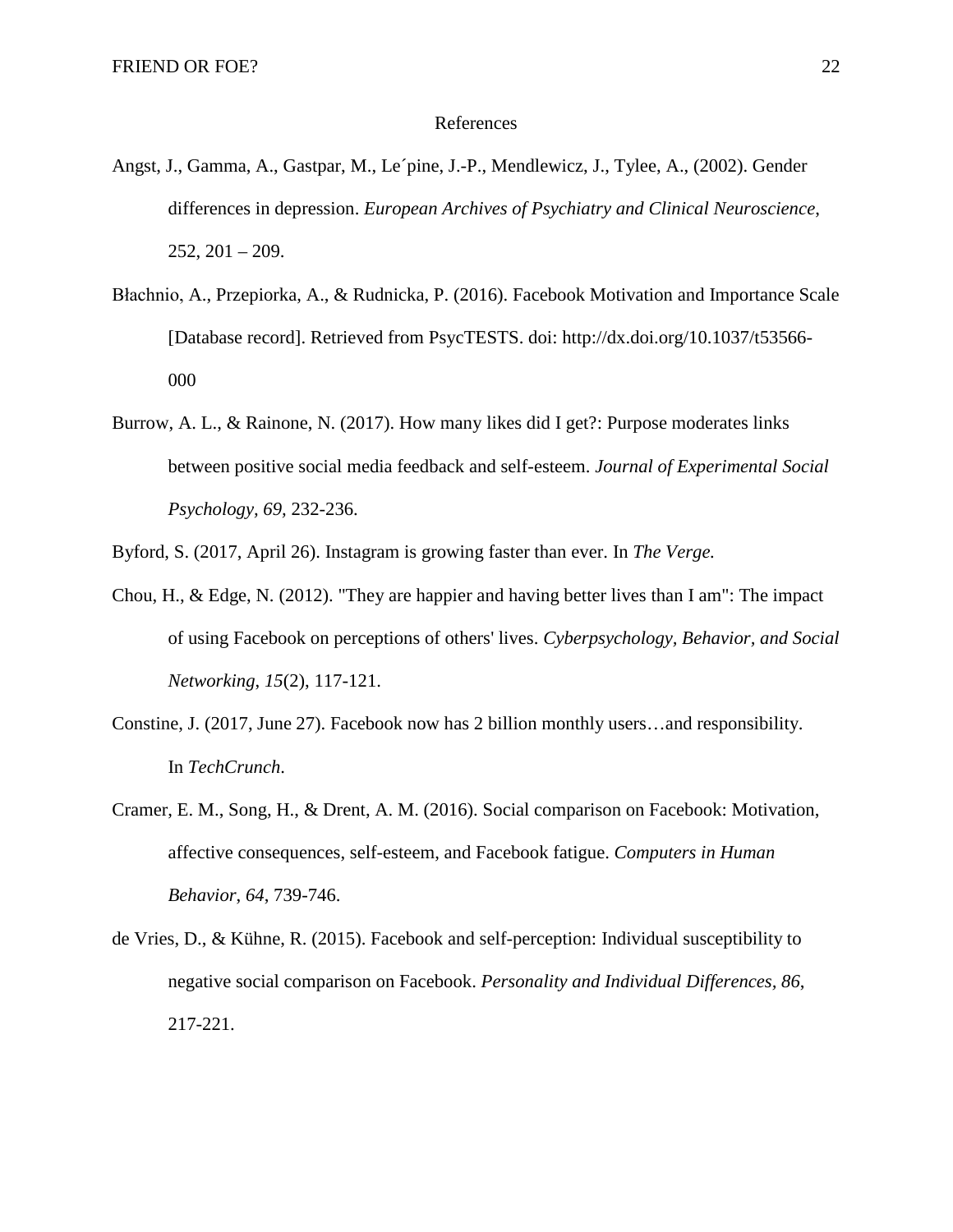- Ellison, N. B., Steinfield, C., & Lampe, C. (2007). The benefits of Facebook ''friends:'' Social capital and college students' use of online social network sites. *Journal of Computer-Mediated Communication*, *12*, 1143-1168.
- Feinstein, B. A., Hershenberg, R., Bhatia, V., Latack, J. A., Meuwly, N., & Davila, J. (2013). Negative social comparison on Facebook and depressive symptoms: Rumination as a mechanism. *Psychology of Popular Media Culture*, *2*(3), 161-170.
- Festinger, L. (1954). A theory of social comparison processes. *Human Relations, 7,* 117-140, doi:10.1177/001872675400700202
- Gibbons, F. & Buunk, B. (1999). Individual differences in social comparison: Development of a scale of social comparison orientation. *Journal of Personality and Social Psychology*, *76*(1), 129-142.
- Gibbons, F. X., & Buunk, B. P. (1999). Iowa-Netherlands Comparison Orientation Measure. [Database record]. Retrieved from PsycTESTS. doi: [http://dx.doi.org/10.1037/t](http://dx.doi.org/10.1037/)03438- 000
- Greenwood, S., Perrin, A., & Duggan, M. (2016, November 11). Social Media Update 2016. In *Pew Research Center*.
- Haferkamp N. & Krämer N. (2011). Social comparison 2.0: Examining the effects of online profiles on social-networking sites. *Cyberpsychology, Behavior, and Social Networking*, *14*(5), 309-314.
- Hanna, E., Ward, L., Seabrook, R. C., Jerald, M., Reed, L., Giaccardi, S., & Lippman, J. R. (2017). Contributions of social comparison and self-objectification in mediating associations between Facebook use and emerging adults' psychological wellbeing. *Cyberpsychology, Behavior, and Social Networking*, *20*(3), 172-179.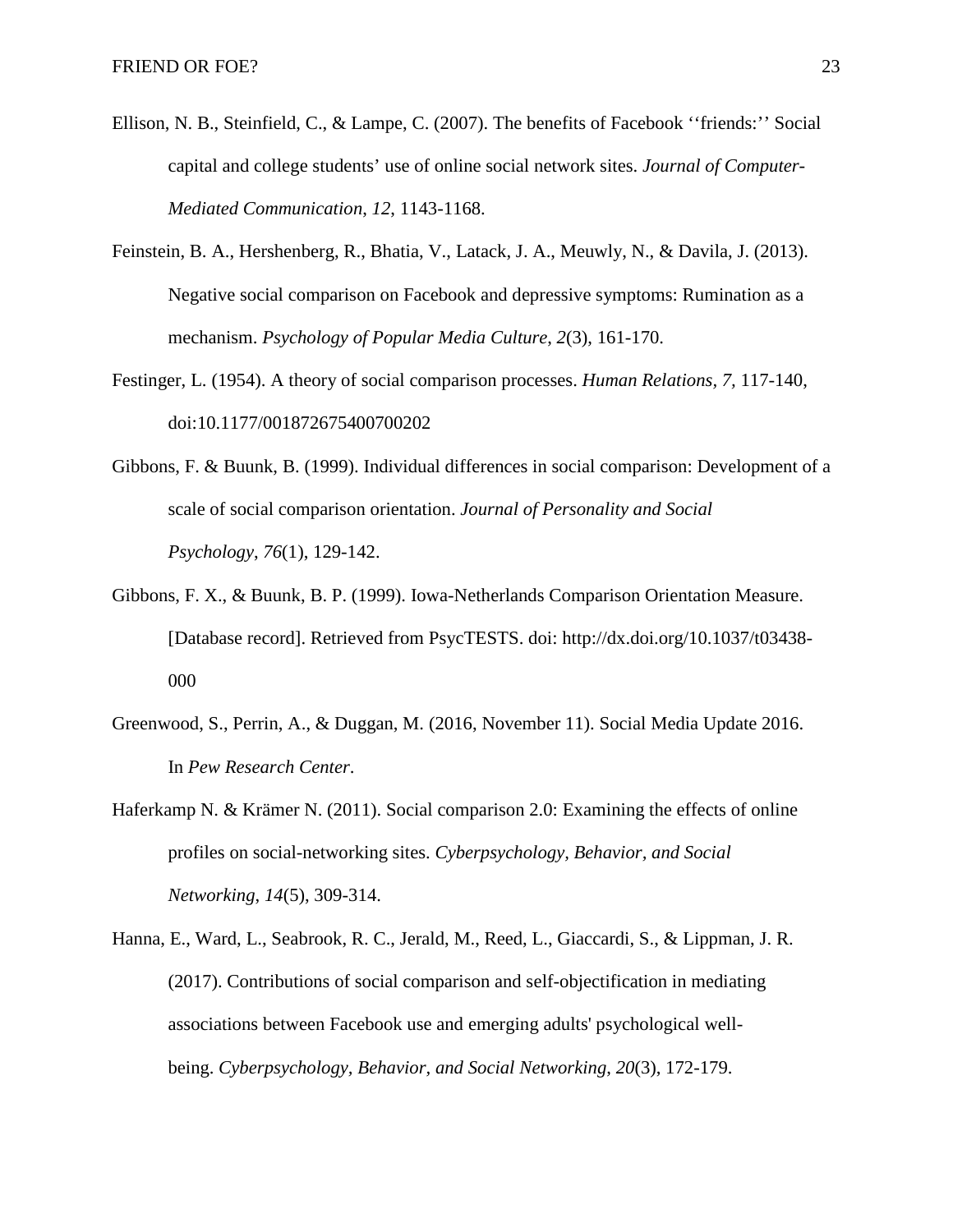- Kalpidou, M., Costin, D., & Morris, J. (2011). The relationship between Facebook and the wellbeing of undergraduate college students. *Cyberpsychology, Behavior, and Social Networking*, *14*(4), 183-189.
- Kim, J. & Lee R.L. (2011). The Facebook paths to happiness: effects of the number of Facebook friends and self-presentation on subjective well-being. *Cyberpsychology, Behavior, and Social Networking, 14*(6), 359-364.
- Kross E., Verduyn P., Demiralp E., Park J., Lee D.S., et al. (2013) Facebook use predicts declines in subjective well-being in young adults. PLoS ONE 8(8): e69841. doi: 10.1371/journal.pone.0069841
- Nesi, J., & Prinstein, M. J. (2015). Using social media for social comparison and feedbackseeking: Gender and popularity moderate associations with depressive symptoms. *Journal of Abnormal Child Psychology*, *43*(8), 1427-1438.
- Nolen-Hoeksema, S. (1990). *Sex differences in depression.* Stanford, CA: Stanford University Press.
- Rosenberg, M. (1979). Conceiving the Self. New York: Basic Books.
- Suls, J., Martin, R. & Wheeler, L. (2002). Social comparison: why, with whom, and with what effect? *Current Directions in Psychological Science,11*(5), 159-163.
- Twitter (2016). https://about.twitter.com/
- Verduyn, P., Lee, D. S., Park, J., Shablack, H., Orvell, A., Bayer, J., Ybarra, O. Jonides, J., & Kross, E. (2015). Passive Facebook usage undermines affective well-being: Experimental and longitudinal evidence. *Journal of Experimental Psychology: General,* 144(2), 480– 488.